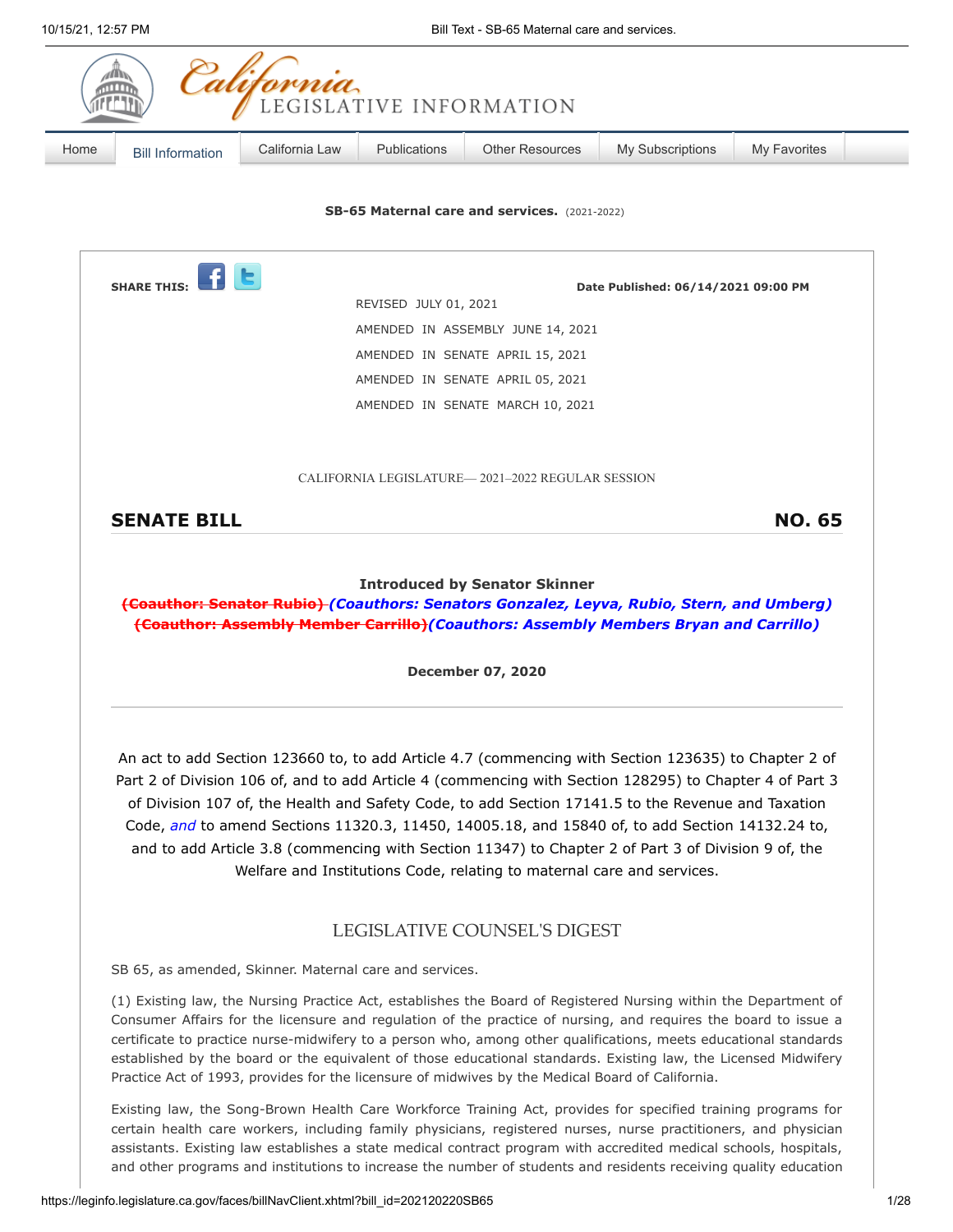and training in specified primary care specialties and maximize the delivery of primary care and family physician services to underserved areas of the state.

This bill would require *enact the Midwifery Workforce Training Act, under which* the Office of Statewide Health Planning and Development-to *would* contract with programs that train certified nurse-midwives and programs that train licensed midwives to increase the number of students receiving quality education and training as a certified nurse-midwife or a licensed midwife, and as specified. The bill would require the office to contract only with programs that-include *include, or intend to include*, a component of training designed for medically underserved multicultural communities, lower socioeconomic neighborhoods, or rural communities, and that are organized to prepare program graduates for service in those neighborhoods and communities.

(2) Existing law requires the State Department of Public Health to track data on pregnancy-related deaths, including specified health conditions, indirect obstetric deaths, and other maternal disorders predominantly related to pregnancy and complications predominantly related to the puerperium, and requires this data to be published at least once every 3 years. Existing law also requires the department to develop a plan to identify causes of infant mortality and morbidity in California and to study recommendations on the reduction of infant mortality and morbidity in California.

This bill would establish<del> the department, which is to replace</del> the California Pregnancy-Associated Review Committee, and would require the committee to, among other things, identify and review all pregnancy-related deaths and severe maternal morbidity. The bill would require the committee to be composed of a minimum of 9 *13* members, as specified, and would authorize the committee to request from any state department, commission, local health department, or coroner, among others, specified information, including death records, medical records, and autopsy reports. The bill would make all proceedings, activities, and opinions of the committee to be confidential.

This bill would require each county to annually report infant deaths to its respective local health department. The bill would require local health departments to establish a Fetal and Infant Mortality Review committee to investigate infant deaths to prevent fetal and infant death under specified circumstances, and would require those local health departments that participate in the Fetal and Infant Mortality Review process to annually investigate, track, and review cases of term infants, as defined, who were born following labor with the outcome of intrapartum stillbirth, early neonatal death, or postneonatal death. The bill would require counties, hospitals, birthing centers, and state entities to provide to local health departments death records, medical records, and autopsy reports, among other information, that will help the local health department conduct the fetal and infant mortality review.

By imposing duties on local officials, this bill would impose a state-mandated local program.

(3) Existing law provides for the Medi-Cal program, which is administered by the State Department of Health Care Services, under which qualified low-income individuals receive health care services pursuant to a schedule of benefits. The Medi-Cal program is, in part, governed and funded by federal Medicaid program provisions. Under existing law, an individual is eligible for Medi-Cal benefits, to the extent required by federal law, as though the individual was pregnant, for all pregnancy-related and postpartum services for a 60-day period beginning on the last day of pregnancy. Existing law, subject to an appropriation in the annual Budget Act, extends Medi-Cal eligibility for a pregnant individual who receives health care coverage under the Medi-Cal program, or another specified program, and who has been diagnosed with a maternal mental health condition, for a period of one year following the last day of the individual's pregnancy if the individual complies with certain requirements, and suspends implementation of these provisions on December 31, 2021, unless specified circumstances apply.

Existing law establishes the Medi-Cal Access Program, which provides health care services to a woman who is pregnant or in their postpartum period and whose household income is within specified thresholds of the federal poverty level, and to a child under 2 years of age who is delivered by a mother enrolled in the program, as specified. Existing law provides for coverage under the program for subscribers during one pregnancy, and until the end of the month in which the 60th day after pregnancy occurs.

This bill would extend, to the extent that any necessary federal approvals have been obtained and federal financial participation is available, Medi-Cal eligibility for a pregnant individual for an additional 10-month period following the 60-day postpartum period. The bill would require the State Department of Health Care Services to, in the first quarter of 2022, seek any necessary federal approvals and any state plan amendments, as specified, for implementation of these provisions. The bill would, upon and during the implementation of the additional 10 month period of services, suspend the implementation of the one-year Medi-Cal eligibility for a pregnant individual who is receiving health care coverage under certain Medi-Cal programs and who is diagnosed with a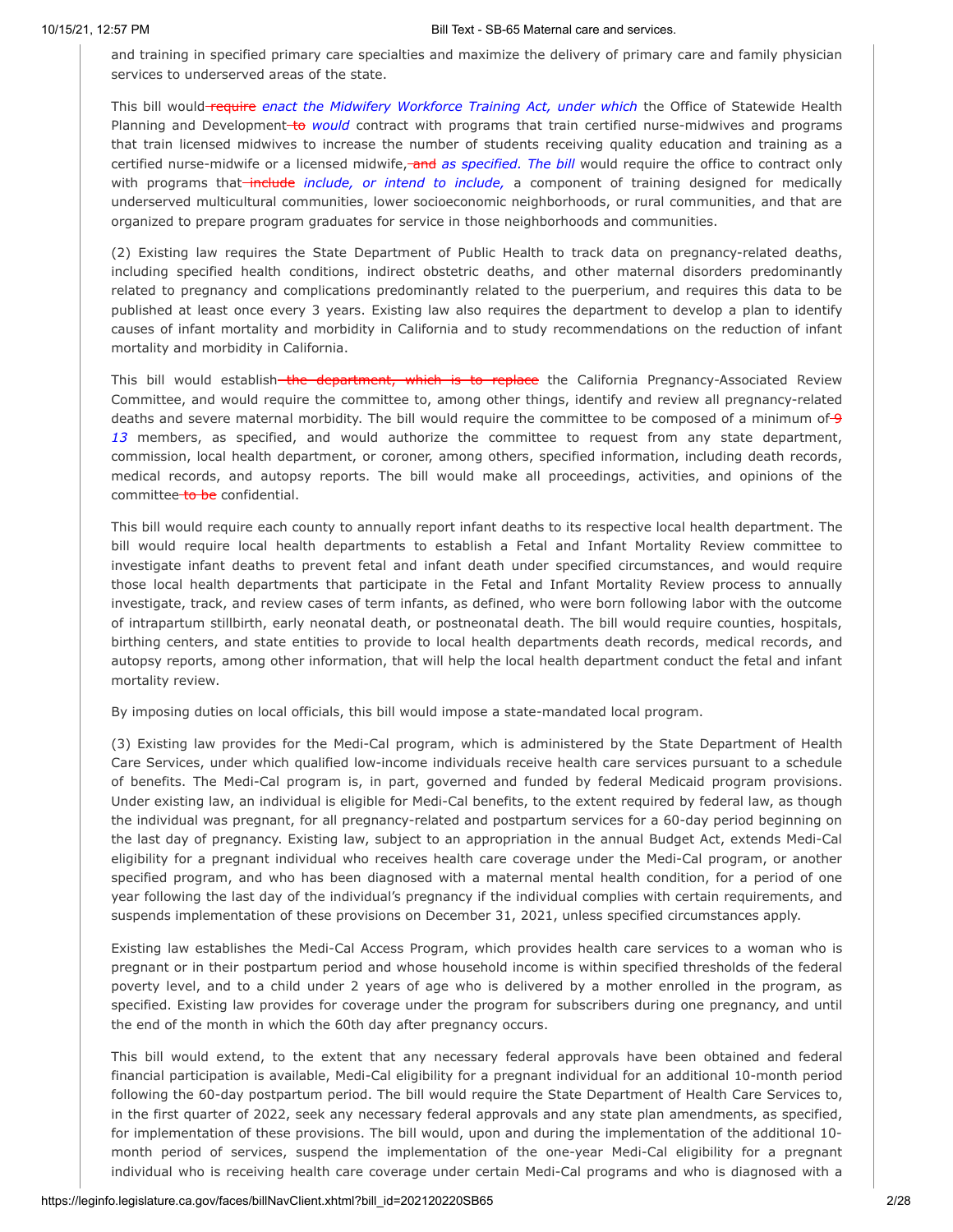maternal mental health condition. Because counties are required to make eligibility determinations, and this bill would expand Medi-Cal eligibility, the bill would impose a state-mandated local program.

This bill would expand the Medi-Cal schedule of benefits to include full-spectrum doula care, and would provide that any Medi-Cal beneficiary who is pregnant as of July 1, 2023, is entitled to doula care. The bill would require the department to develop multiple payment and billing options for doula care and to convene a doula advisory board that would be responsible for deciding on a list of core competencies required for doulas who are authorized by the department to be reimbursed under the Medi-Cal program.

(4) Existing law provides for the California Work Opportunity and Responsibility to Kids (CalWORKs) program under which, through a combination of state and county funds and federal funds, each county provides cash assistance and other benefits to qualified low-income families. Existing law provides that when a family does not include a needy child qualified for aid under CalWORKs, aid shall be paid to a pregnant woman for the month in which the birth is anticipated and for the 6-month period immediately prior to the month in which the birth is anticipated, as specified. Existing law also requires \$47 per month to be paid to pregnant women qualified for CalWORKs aid to meet special needs resulting from pregnancy.

This bill would instead provide that when a family does not include a needy child qualified for aid under CalWORKs, aid shall be paid to a pregnant person as of the date of the application for aid, as specified. The bill would also increase the \$47 per month supplement for a pregnant person to \$82 per month, and would require that amount to be adjusted annually to reflect any increases in the cost of living, as specified.

Existing law also provides for temporary shelter assistance and permanent housing assistance under the CalWORKs program, but limits the benefit to 16 cumulative calendar days of temporary assistance and one payment of permanent assistance every 12 months, except as specified.

This bill would additionally exempt from those maximum benefit limits, an eligible family that includes a pregnant person.

Existing law requires a recipient of CalWORKs to participate in welfare-to-work activities as a condition of eligibility, but provides an exemption to a woman who is pregnant and for whom it has been medically verified that the pregnancy impairs their ability to be regularly employed or participate in welfare-to-work activities or the county has determined that, at that time, participation will not readily lead to employment or that a training activity is not appropriate.

This bill would remove the medical verification and county determination requirements, and would instead provide an exemption to any recipient who is pregnant.

Because the bill would result in an increase in CalWORKs eligibility, thus increasing the duties of counties administering the CalWORKs program, the bill would impose a state-mandated local program.

Existing law continuously appropriates moneys from the General Fund to defray a portion of county costs under the CalWORKs program.

This bill would, instead, provide that the continuous appropriation would not be made for purposes of implementing the bill.

(5) Existing law establishes the CalWORKs Home Visiting Program as a voluntary program for the purpose of supporting positive health, development, and well-being outcomes for eligible pregnant and parenting people, families, and infants born into poverty. Existing law requires the State Department of Social Services to award funds to participating counties in order to provide voluntary evidence-based home visiting services to any assistance unit that meets specified requirements. Existing law provides that a voluntary participant in the program is a member of a CalWORKs assistance unit, the parent or caretaker for a child-only case, a pregnant person who has applied for CalWORKs aid, as specified, or an individual who is apparently eligible for CalWORKs aid, and requires the participant to be pregnant or a parent or caretaker relative of a child less than 24 months of age at the time of enrollment.

The Personal Income Tax Law imposes taxes based upon taxable income at specified rates. Existing law, in modified conformity with federal income tax law, generally defines "gross income" as income from whatever source derived, except as specifically excluded. Existing law, beginning on or after January 1, 2015, in modified conformity with federal income tax law, allows an earned income tax credit, the California Earned Income Tax Credit, against personal income tax.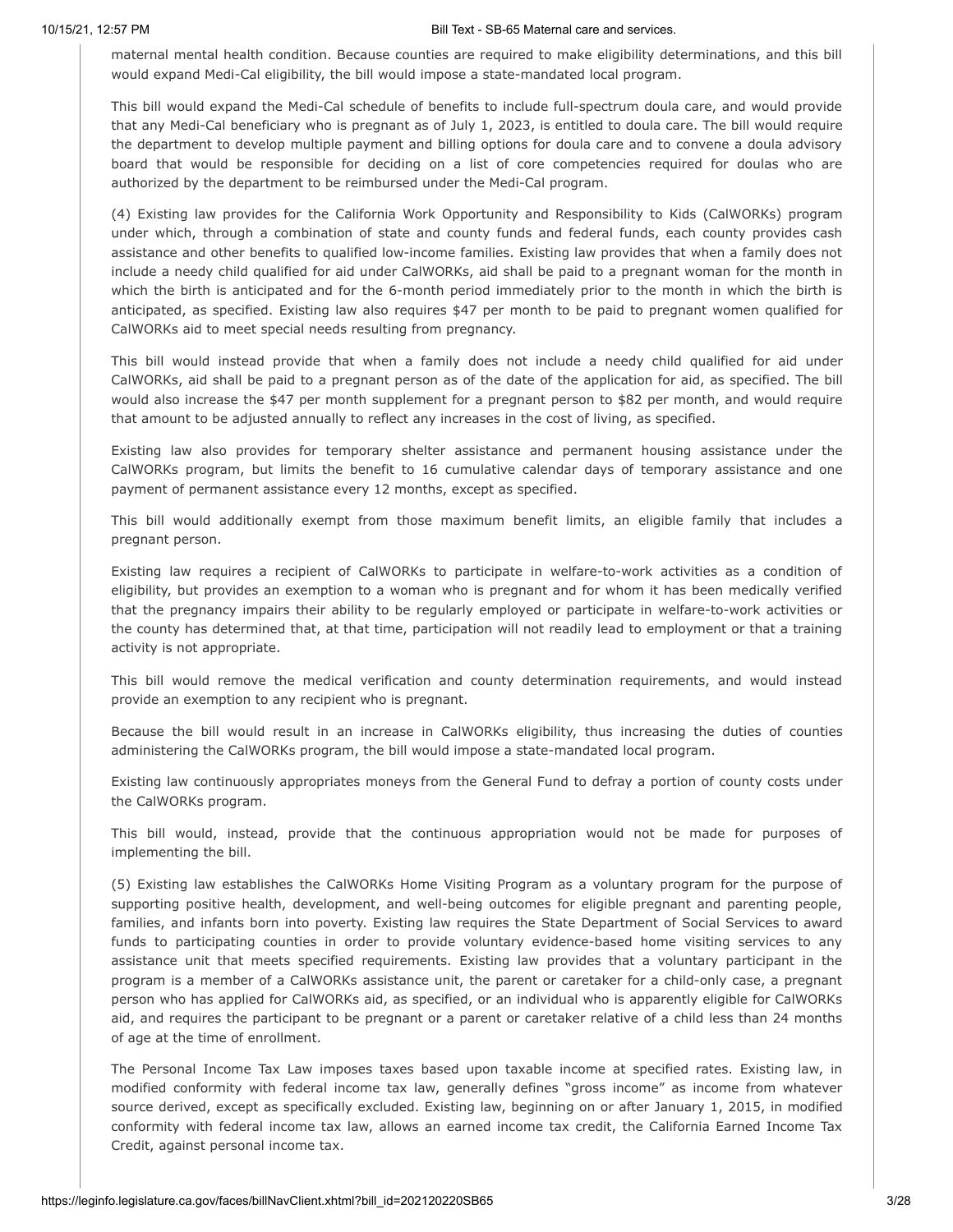This bill would establish the California Guaranteed Income Pilot for Pregnant People and Infants (CalGIPPPI) *Momnibus Pilot Program (Momnibus Pilot)* as a 3-year pilot program, to be administered by counties that choose to participate, to test the capacity of the CalWORKs program to serve as a distribution point for monthly guaranteed income payments to pregnant people and parents or relative caretakers of a child less than 24 months of age, with the goal of reducing prenatal and postnatal death and improving short- and long-term health outcomes. The bill would, subject to an appropriation in the annual Budget Act, require each participating county to issue a monthly guaranteed income payment in the amount \$1,000 to participants, and would make a person who is eligible to participate in the CalWORKs Home Visiting Program eligible to participate in-CalGIPPPI. *the Momnibus Pilot, except as specified.* The bill would require the State Department of Social Services, in collaboration with the State Department of Health Care Services, to collect, and participating counties to provide, specified data to inform an evaluation report that the department is required to provide to the Legislature 6 months after the conclusion of each year of the pilot program. The bill would require the State Department of Social Services and the State Department of Health Care Services to jointly implement, interpret, or make specific these provisions by means of all-county letter or similar instructions. The bill would make implementation of CalGIPPPI *the Momnibus Pilot* subject to specified certifications from the Director of Social Services and the Director of Health Care Services.

The bill, for taxable years beginning on or after January 1, 2022, would exclude from gross income, for purposes of the personal income tax, the monthly guaranteed income payment distributed under CalGIPPPI, *the Momnibus Pilot,* and for taxable years beginning on or after January 1, 2022, would additionally provide that the monthly guaranteed income payment distributed under CalGIPPPI *the Momnibus Pilot* is not earned income for purposes of eligibility for the California Earned Income Tax Credit.

(6) Existing constitutional provisions require that a statute that limits the right of access to the meetings of public bodies or the writings of public officials and agencies be adopted with findings demonstrating the interest protected by the limitation and the need for protecting that interest.

This bill would make legislative findings to that effect.

(7) The California Constitution requires the state to reimburse local agencies and school districts for certain costs mandated by the state. Statutory provisions establish procedures for making that reimbursement.

This bill would provide that, if the Commission on State Mandates determines that the bill contains costs mandated by the state, reimbursement for those costs shall be made pursuant to the statutory provisions noted above.

Vote: majority Appropriation: no Fiscal Committee: yes Local Program: yes

# THE PEOPLE OF THE STATE OF CALIFORNIA DO ENACT AS FOLLOWS:

## *SECTION 1. This act shall be known, and may be cited, as the California Momnibus Act.*

**SECTION 1.***SEC. 2.* The Legislature finds and declares all of the following:

(a) The United States has the highest rates of maternal mortality among higher income countries. There are an estimated 700 deaths per year in the United States that are pregnancy-related, with about three in five deaths deemed preventable.

(b) The United States has an infant mortality rate that is higher than most higher income countries. Currently, the United States is ranked 33 out of 36 countries belonging to the Organization for Economic Cooperation and Development (OECD), with an average of 5.7 deaths per 1,000 live births.

(c) California's Native American infant mortality rate is 11.7 deaths per 1,000 live births, followed by Black infants at 8.7 deaths per 1,000 live births, which is far above the state's average of 4.2 deaths per 1,000 live births.

(d) In areas like Fresno, the disparities are even greater, with the infant mortality rate of Black infants at 20.3 deaths per 1,000 live births compared to White infants at 5.1 deaths per 1,000 live births.

(e) Prematurity is a leading cause of infant mortality and has been linked to lifelong conditions, such as behavioral development issues, learning difficulties, and chronic disease.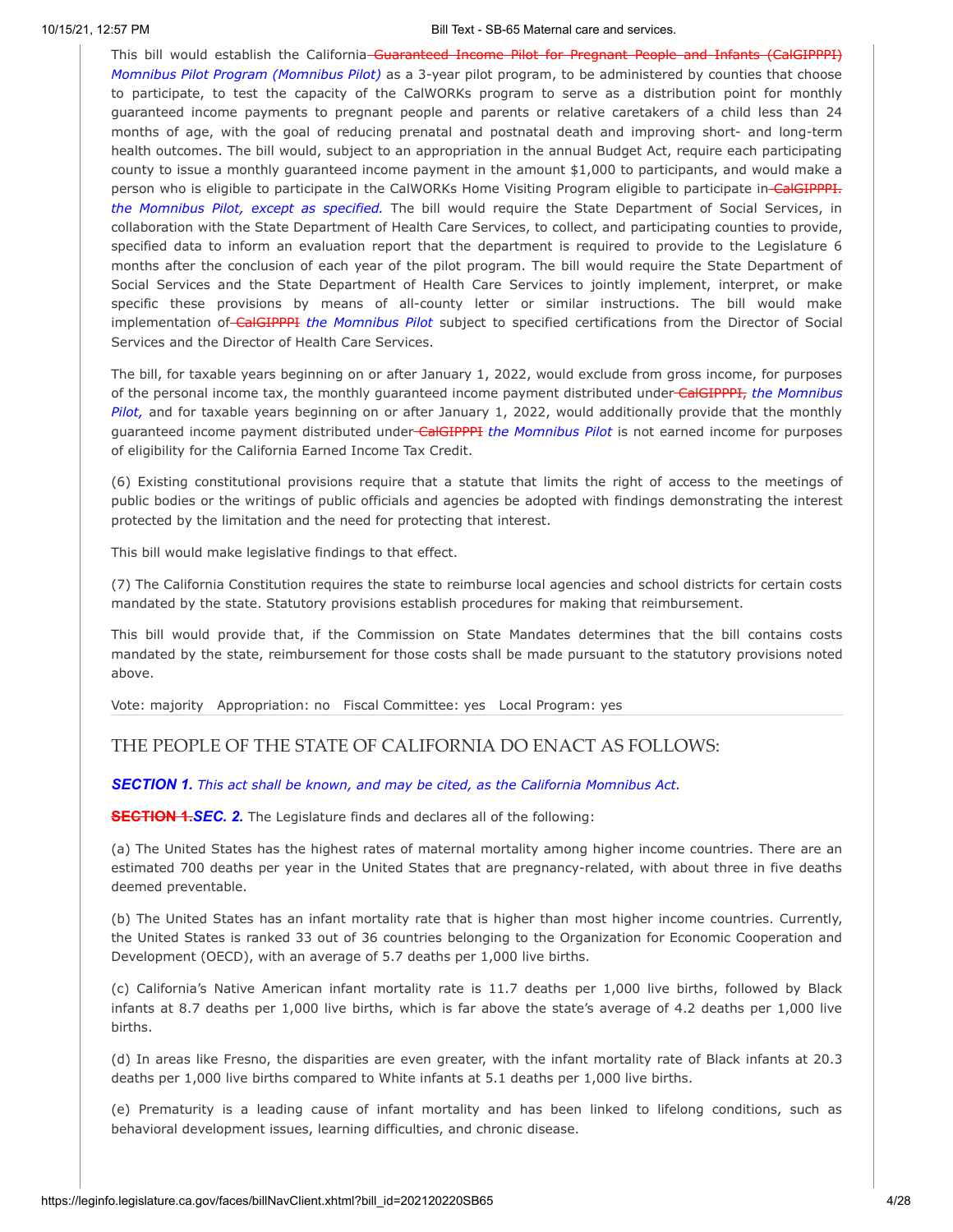(f) Racism and racial bias in health care contribute to both the national maternal mortality and morbidity crisis and infant mortality and morbidity, in particular for pregnant and postpartum people and infants who are Black or Native American.

(g) A study looking at over 32 millions *million* births in the United States found that cisgender women of color, especially Black cisgender women, were more likely to experience additional negative birth outcomes from exposure to the effects of climate change, including increased temperature and air pollution from fires, which lead to increases in still birth and low birth weight, respectively.

(h) In the United States, transgender individuals represent an estimated 0.6 percent of the population. However, there is little research on the pregnancy outcomes in this community. In one very small study, the findings suggested that transgender persons are at more risk for depression during and after pregnancy.

(i) California has made great progress in the last decade to improve maternity care, and now boasts the lowest maternal mortality rate in the country. However, the improvements in maternal mortality have not come with a corresponding improvement in the racial disparities in maternal health. Black and Native American pregnant and postpartum people in California continue to die at higher rates than non-Hispanic White pregnant and postpartum people.

(j) California is failing pregnant and postpartum people, especially those in some of the state's most vulnerable and marginalized communities. Pregnant and postpartum people in California report discrimination and bias in care based on their race, gender, and language. This leads to fear and distrust of the institutionalized maternal health care system, particularly by people of color.

(k) The COVID-19 pandemic has laid bare longstanding racial and socioeconomic inequities in our health care system.

(l) Senate Bill 104 of the 2019–20 Regular Session extended Medi-Cal eligibility to one year postpartum for a pregnant person on Medi-Cal diagnosed with a mental health condition. However, it is clear that all Medi-Cal enrollees could benefit from the same extension of Medi-Cal eligibility at the conclusion of their pregnancies.

(m) One of the essential goals of the State Department of Public Health is to reduce health and mental health disparities among vulnerable and underserved communities to achieve health equity throughout California. This essential goal should extend to health equity for birthing people and babies.

(n) California can do a better job to support pregnant, birthing, and postpartum people in our state, especially Black pregnant, birthing, and postpartum people, who are experiencing the brunt of racism, disparities, and inequities in health care access, services, and delivery.

**SEC. 2.***SEC. 3.* Article 4.7 (commencing with Section 123635) is added to Chapter 2 of Part 2 of Division 106 of the Health and Safety Code, to read:

### **Article 4.7. California Pregnancy-Associated Review Committee**

**123635.** For the purposes of this section, the following terms apply:

(a) "Maternal mortality" or "maternal death" means the death of a person during pregnancy or within a year from the end of pregnancy, and related to, or aggravated by, the pregnancy or birth, including, but not limited to, death by suicide.

(b) "Pregnancy-associated death" means a death of a person while pregnant or within one year of the end of a pregnancy, regardless of the cause.

(c) "Pregnancy-related death" means a death that occurs while pregnant or up to a year postpartum from any cause related to, or aggravated by, the pregnancy or its management, irrespective of the duration of the pregnancy.

(d) "Severe maternal morbidity" means unexpected outcomes of pregnancy, labor, or delivery that result in significant short- or long-term consequences to the pregnant person's mental or physical health.

**123636.** (a) The California Pregnancy-Associated Review Committee is hereby established under the State Department of Public Health to continuously engage in the comprehensive, regular, and uniform review and reporting of maternal deaths throughout the state. The department, in collaboration with the designated state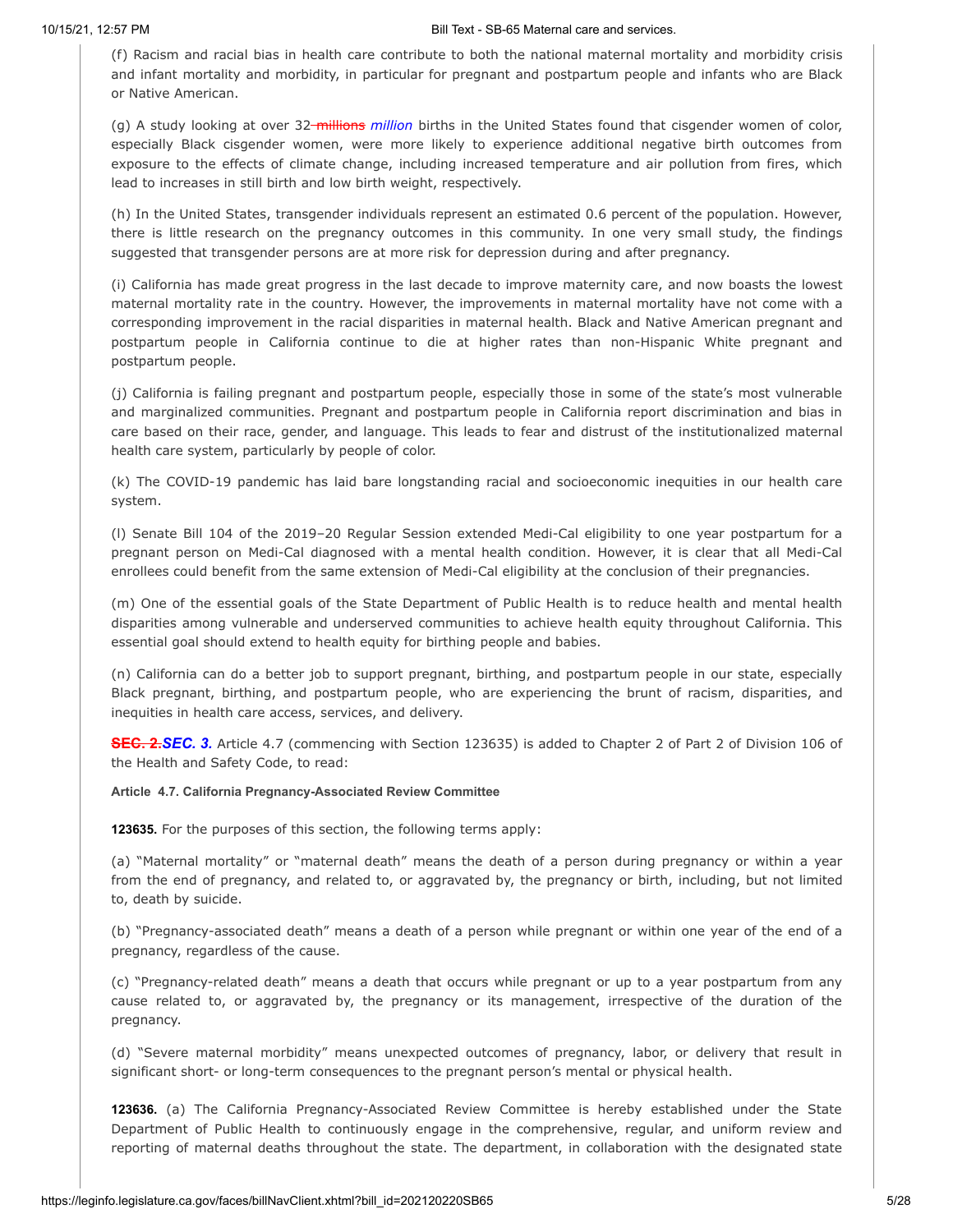perinatal quality collaborative, shall oversee the committee. The committee may incorporate the membership of the California Pregnancy-Associated Mortality Review Committee, as it existed on December 31, 2021.

(b) The purposes of the committee includes, but is not limited to, all of the following:

(1) Identifying and reviewing all pregnancy-related deaths, including the cause, contributing factors, and disseminating findings.

(2) Analyzing common indicators of severe maternal morbidity to identify prevention opportunities and reduce near-miss experiences.

(3) Making recommendations on best practices to prevent maternal mortality and morbidity, including, but not limited to, addressing socioeconomic impacts, as well as various environmental impacts, including global warming, on pregnancy outcomes.

(4) Investigating *Examining* racial disparities and making recommendations on the prevention of racial disparities.

(5) Investigating *Examining* disparities experienced by lesbian, transgender, and gender-nonconforming individuals and reporting findings.

(6) Collecting and reviewing data from maternal death investigations and making recommendations about how to improve or streamline data collection and investigatory processes.

(c) In addition to reviewing medical records, death certificates, and other pertinent reports, committee investigations of maternal deaths shall include, to the degree practicable, both of the following:

(1) Voluntary interviews with pertinent surviving family members or support people present with direct knowledge of, or involvement in, the event, including the patient in cases of severe maternal morbidity. The committee shall transcribe or summarize in writing any oral statements received pursuant to this paragraph.

(2) Voluntary interviews with members of the medical team who were present or involved in the deceased individual's direct care.

(d) The committee shall publish its findings to the public every three years as part of the publication of data on severe maternal morbidity, as required pursuant to Section 123630.4. The committee's findings shall also include recommendations on how to prevent severe maternal morbidity and maternal mortality and how to reduce racial disparities.

(e) (1) The committee shall be composed of a minimum of-nine 13 members. The members shall be comprised of multidisciplinary personnel in the field of maternal mortality and morbidity, data analysis in maternal health, women's health, clinicians in maternal health, and representatives from various public health entities, and shall include all of the following:

(A) At least one obstetrician.

(B) At least one certified nurse-midwife.

(C) At least one certified professional midwife.

(D) At least one hospital-based registered nurse or advanced practice nurse experienced in perinatal health.

(E) A clinician or patient advocate from a birthing center, if not already represented by a member otherwise listed.

(F) At least one public member with relevant personal experience related to maternal morbidity or maternal mortality who has experienced birth and does not fit in another classification.

(G) At least one doula.

(H) At least one person from a community-based organization that works in perinatal health.

(I) At least one person from an organization that works with populations that have disproportionately high occurrences of maternal mortality and morbidity.

(J) At least one person who is an expert on mental and behavioral health, preferably with experience in perinatal health.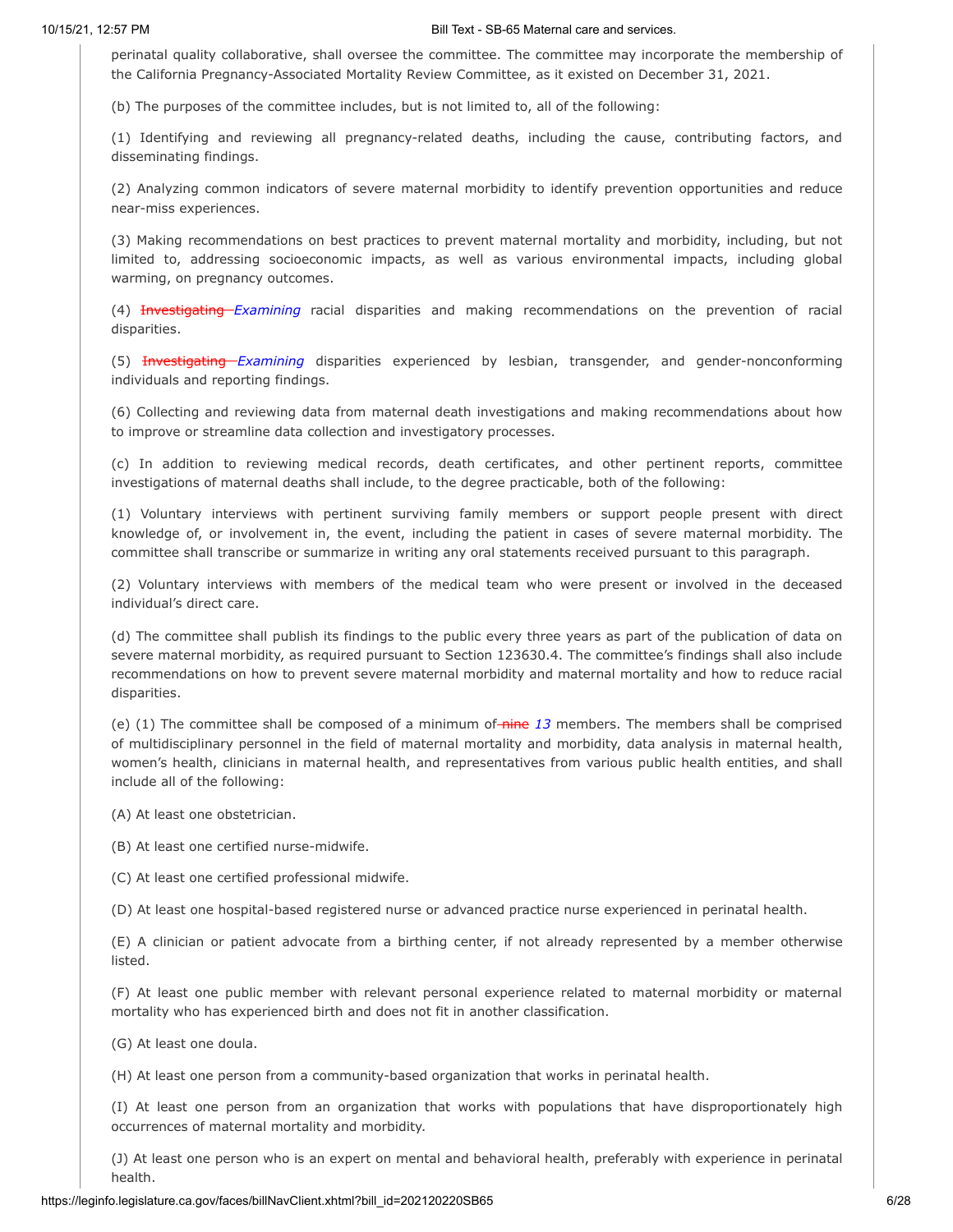(K) At least one person from a native tribe, preferably with experience in perinatal health.

(L) At least one representative of the Maternal, Child, and Adolescent Health Division of the department.

## *(M) At least one family physician.*

(2) The committee shall prioritize for membership members who are representative of the diversity and geographic locations of the pregnant people in populations with disproportionately high occurrences of maternal mortality and morbidity.

(3) The State Public Health Officer shall appoint a maternal mortality expert to be a member of the committee as the chair of the committee. The chair shall appoint the other members of the committee in accordance with the criteria specified in paragraph (1).

(4) The committee may create subcommittees, as needed, to carry out its duties.

(f) The committee may request from any state department, division, commission, local health department, or other agency of the state or political subdivision thereof, or any public authority, as well as hospitals, birthing facilities, medical examiners, coroners, coroner physicians, and any other facility or individual providing services associated with maternal mortality, and those individuals and entities shall provide information, including, but not limited to, death records, medical records, autopsy reports, toxicology reports, hospital discharge records, birth records, and any other information that will help the committee to properly carry out its functions, powers, and duties.

(g) Except as otherwise provided by this article, all proceedings and activities of the committee, all opinions of the members of the committee that are formed as a result of the committee's proceedings and activities, and all records obtained, created, or maintained by the committee, including written reports and records of interviews or oral statements, shall be confidential, and shall not be subject to public inspection, discovery, subpoena, or introduction into evidence in any civil, criminal, legislative, *administrative,* or other proceeding.

(h) In no case shall the committee disclose any personally identifiable information to the public, or include any personally identifiable information in a case summary that is prepared pursuant to this article, or in any report that is prepared.

(i) Members of the committee shall not be questioned in any civil, criminal, legislative, *administrative,* or other proceeding regarding information that has been presented in, or opinions that have been formed as a result of, a meeting or communication of the committee. However, nothing in this paragraph shall prohibit a committee member from being questioned, or from testifying, in relation to publicly available information or information that was obtained independently of the member's participation on the committee, or as an expert witness in maternal death cases unrelated to their case review as a member of the committee.

(j) This section does not prohibit the committee from publishing, or from otherwise making available for public inspection, statistical compilations or reports that are based on confidential information, provided that those compilations and reports do not contain personally identifying information or other information that could be used to ultimately identify the individuals concerned, and shall utilize standard public health reporting practices for accurate dissemination of these data elements, especially in regard to the reporting of small numbers so as to inadvertently risk a breach of confidentiality or other disclosure.

(k) A health care provider, health care facility, or pharmacy providing access to medical records pursuant to this section shall not be held liable for civil damages or be subject to any criminal or disciplinary action for good faith *efforts in providing the records.*

**SEC. 3.***SEC. 4.* Section 123660 is added to the Health and Safety Code, to read:

**123660.** (a) Each county shall annually report infant deaths to the local health department. A local health department shall establish a Fetal and Infant Mortality Review committee to investigate infant deaths to prevent fetal and infant death if both of the following apply with respect to the county:

(1) The county has five or more infant deaths in a single year.

(2) The county has a death rate that is higher than the state's death rate for two consecutive years.

(b) A local public health department that participates in the Fetal and Infant Mortality Review process established by the department shall do all of the following: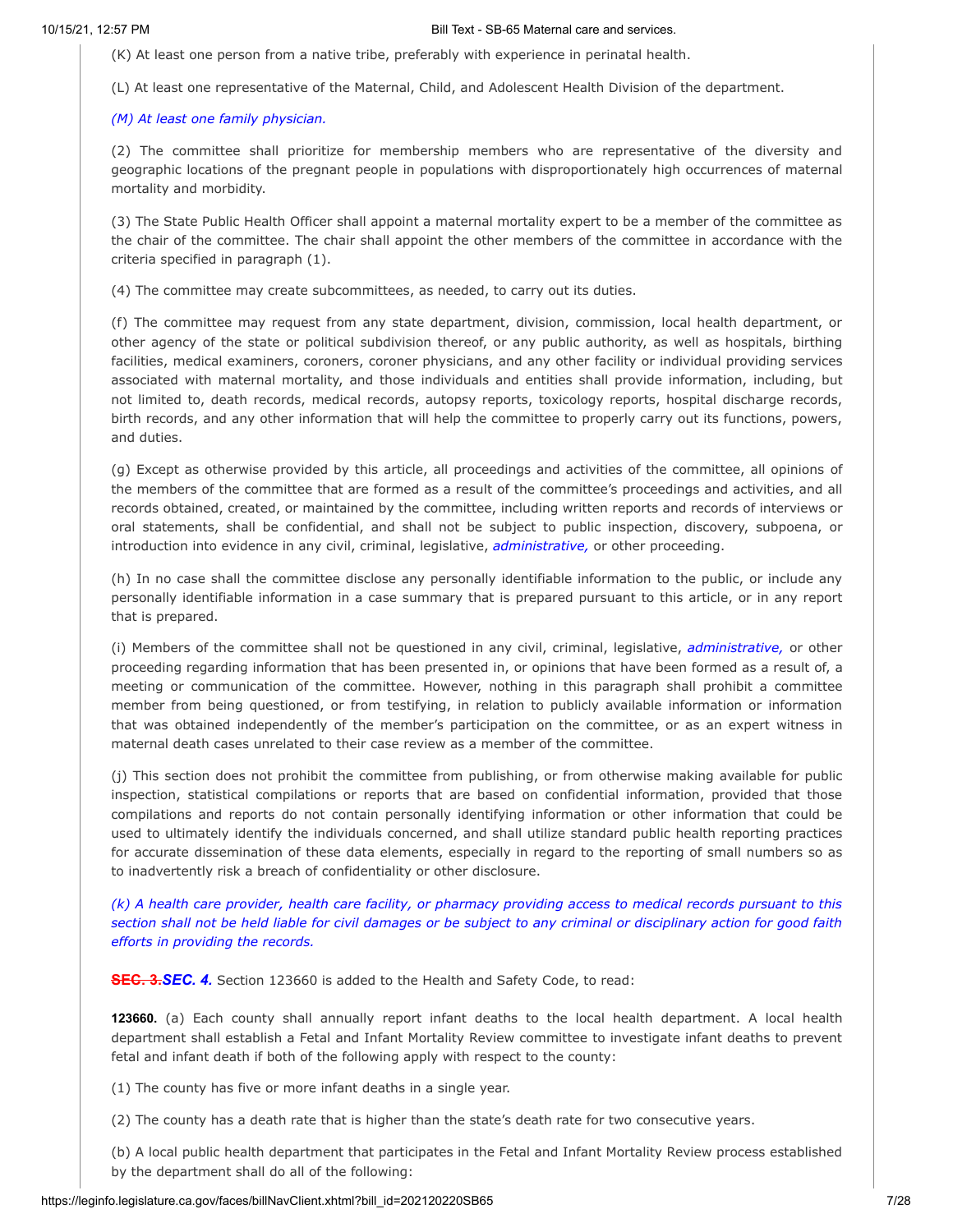(1) Annually investigate, track, and review a minimum amount of 20 percent of the county's cases of term infants who were born following labor with the outcome of intrapartum stillbirth, early neonatal death, or postneonatal death, focusing on demographic groups that are disproportionately impacted by infant death. A county that has less than five deaths in a year shall investigate at least one death. For purposes of this section, "term infants" means infants who are at 36 weeks or more of gestation.

(2) Establish a committee for fetal and infant mortality reviews led by local health departments. The committee shall include members of the community, and shall not include anyone employed by a law enforcement agency.

(3) Conduct interviews with individuals who have experienced child loss or surviving family members of maternal or infant death who have knowledge of the event. The interview shall include questions to determine if the pregnant person had concerns about perinatal care during any point in their pregnancy or postpartum care, whether there were disagreements about care offered and received, and whether the pregnant person had asked for certain care that was denied or not received.

(4) Conduct a report or investigation, to the degree practicable, with all medical staff involved with the event.

(5) Offer grief counseling to surviving family members.

(c) Counties, hospitals, birthing centers, and state entities shall provide to local health departments death records, medical records, autopsy reports, toxicology reports, hospital discharge records, birth records, and any other information that will help the local health department conduct the fetal and infant mortality review within 30 days of a request made in writing by a local health department.

**SEC. 4.***SEC. 5.* Article 4 (commencing with Section 128295) is added to Chapter 4 of Part 3 of Division 107 of the Health and Safety Code, to read:

## **Article 4. Midwifery Workforce Training Act**

**128295.** This article shall be known, and may be cited, as the Midwifery Workforce Training Act.

**128296.** The Legislature finds and declares that maternity care providers are in short supply and maldistributed around the state, resulting in what the March of Dimes defines as "maternity care deserts" and "limited-access maternity care areas." Many major counties are on track to have a critical shortage of maternity care providers by 2025. Maternity care is often the very first primary health care interaction, and the most common primary care interaction over the life of a woman and birthing person's reproductive lifespan. Black and Native American individuals and other people of color in particular have significant difficulty in accessing maternity care and family planning services. Black women die from pregnancy-related causes at a rate of three to four times that of White women. Black infants are more than twice as likely to die in their first year as White infants. Access to quality care and resultant outcomes are intricately linked. Racial disparities in outcomes, especially, are connected in part to quality of and ability to access maternity care, especially by care providers whose care models elevate patient-centered, holistic, and culturally sensitive care. This kind of care is the hallmark of the midwifery model.

**128297.** For purposes of this article, the following definitions apply:

(a) "Certified nurse-midwife" means an advanced practice nurse with training in midwifery, as specified in, and a certificate issued pursuant to, Article 2.5 (commencing with Section 2746) of Chapter 6 of Division 2 of the Business and Professions Code.

(b) "Licensed midwife" means an individual who has been issued a license to practice midwifery pursuant to Article 24 (commencing with Section 2505) of Chapter 5 of Division 2 of the Business and Professions Code.

*(c) "Office" means the Office of Statewide Health Planning and Development (OSHPD).*

 $\left\{ \right.$   $\left( \right.$   $\left( \right.$ 

*(d)* "Programs that train certified nurse-midwives" means a nurse-midwifery education program that is operated by a California school of nursing, *nursing and approved by the Accreditation Commission for Midwifery Education,* or that is authorized by the Regents of the University of California or by the Trustees of the California State University, or that is approved by the Board of Registered Nursing.

 $\left(\text{d}\right)$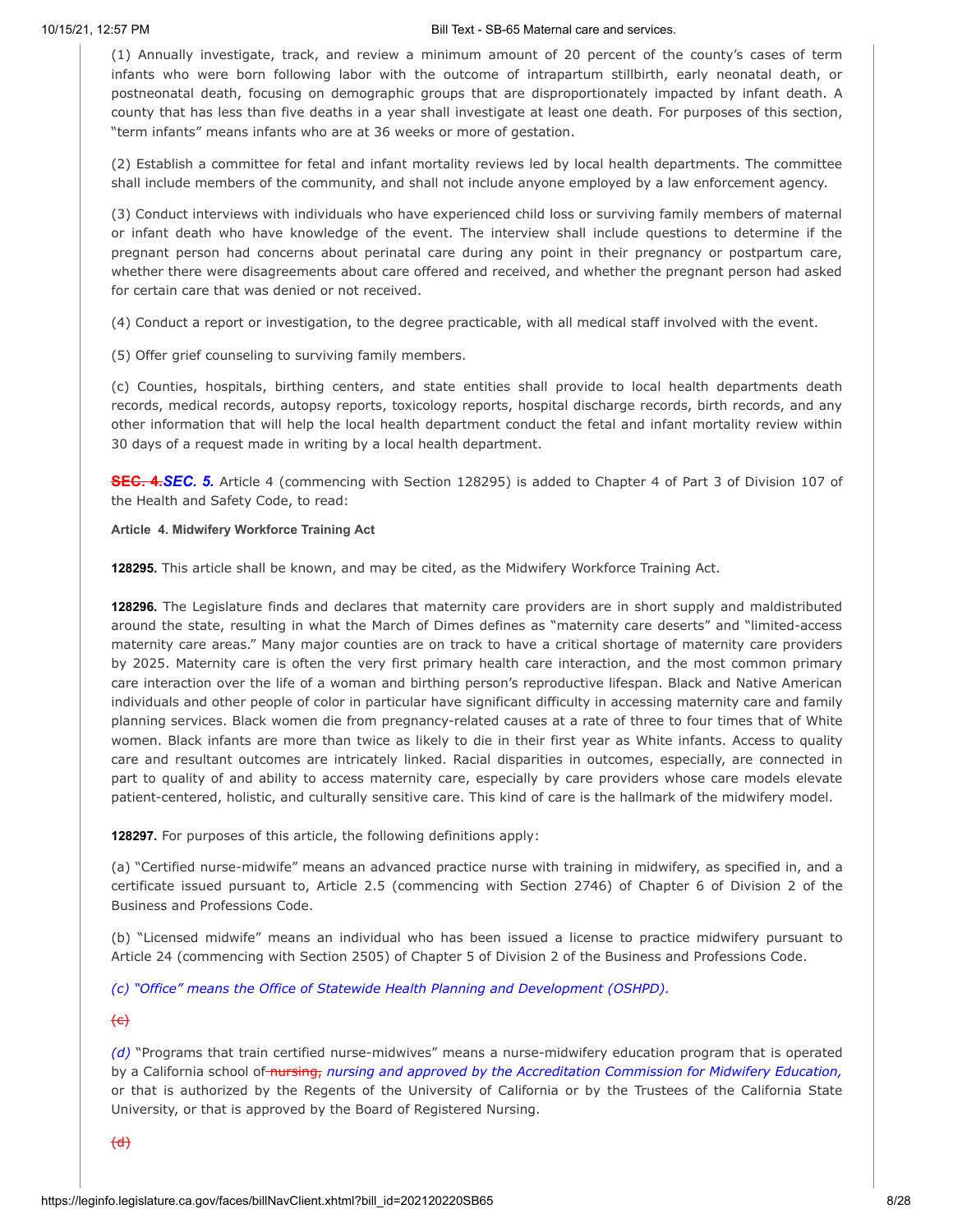*(e)* "Programs that train licensed midwives" means a midwifery education program operated by a California school of midwifery, and accredited by the Midwifery Education Accreditation Council (MEAC), or approved by the Bureau for Private and Postsecondary Education, or approved by the state licensing and regulatory board for licensed midwives.

**128298.** (a) It is the intent of the Legislature to provide for a program designed primarily to increase the number of students receiving quality education and training as a certified nurse-midwife or a licensed midwife *in accordance with the global standards for midwifery education and the international definition of "midwife" as established by the International Confederation of Midwives, in order* to maximize the delivery of reproductive services to specific areas of California where there is a recognized unmet priority need.

(b) (1) The Office of Statewide Health Planning and Development *office* shall establish a program to contract with programs that train certified nurse-midwives and programs that train licensed midwives *in accordance with the global standards for midwifery education and the international definition of "midwife" as established by the International Confederation of Midwives in order* to increase the number of students receiving quality education and training as a certified nurse-midwife or *as* a licensed midwife.

(2) The office shall only contract with programs that train certified nurse-midwives and programs that train licensed midwives that, at minimum, include *include, or that intend to create,* a component of training designed for medically underserved multicultural communities, lower socioeconomic neighborhoods, or rural communities, and that are organized to prepare program graduates for service in those neighborhoods and communities. *communities, or that seek to recruit and retain racially and ethnically diverse students, underrepresented groups, or people from underserved or historically marginalized communities.*

(3) The office shall adopt standards and regulations necessary to carry out this article. In adopting *eligibility* standards for programs that train certified nurse-midwives and programs that train licensed midwives-that the office contracts with, *in accordance with the standards set forth in subdivisions (a) and (b),* the office may accept those *educational* standards *and competencies* established by the programs' respective *state* licensing and regulatory bodies. *bodies for certified nurse-midwives and for licensed midwives. The office shall take care not to implement education or competency standards beyond what is required for the training programs by their respective state licensing and regulatory bodies that could inadvertently create an unnecessary barrier for training programs to obtain funding for the training of midwives in California.*

(4) The office shall develop alternative strategies to provide long-term stability for, or expansion of, this act, *such as through funding provided by private foundations and administered by the office for the purposes of carrying out this article.*

(5) Nothing in this article prevents the office from developing a protocol to contract with potential programs that *train nurse-midwives or that train licensed midwives, in order to support the initial startup of new training* programs, as long as the eligibility requirements of this article are met or can be met through the award of *funds.*

## $(4)$

*(6)* The office may pay contracted programs that train certified nurse-midwives and programs that train licensed midwives in an amount calculated based on a single per-student capitation formula, or through another method, in order to cover *the costs of* innovative special program costs. *projects or programs.*

## $\left\{e\right\}$

*(7)* Funds appropriated to the office for purposes of this article may be used to develop new programs, expand existing programs, or support current programs. *and awarded by the office to eligible programs that train certified nurse-midwives or programs that train licensed midwives may be used by the training program to develop new initiatives, projects, or curriculum, or to expand existing initiatives, projects, or curriculum.* Awarded funds may also be used for general support and sustainability of the overall training program, or to *sustain specific components of the training program, including, but not limited to, tuition assistance for students, or support for preceptor recruitment, or to sustain preceptor training sites for students.*

*128299. This article shall become operative on January 1, 2022.*

**SEC. 5.***SEC. 6.* Section 17141.5 is added to the Revenue and Taxation Code, to read: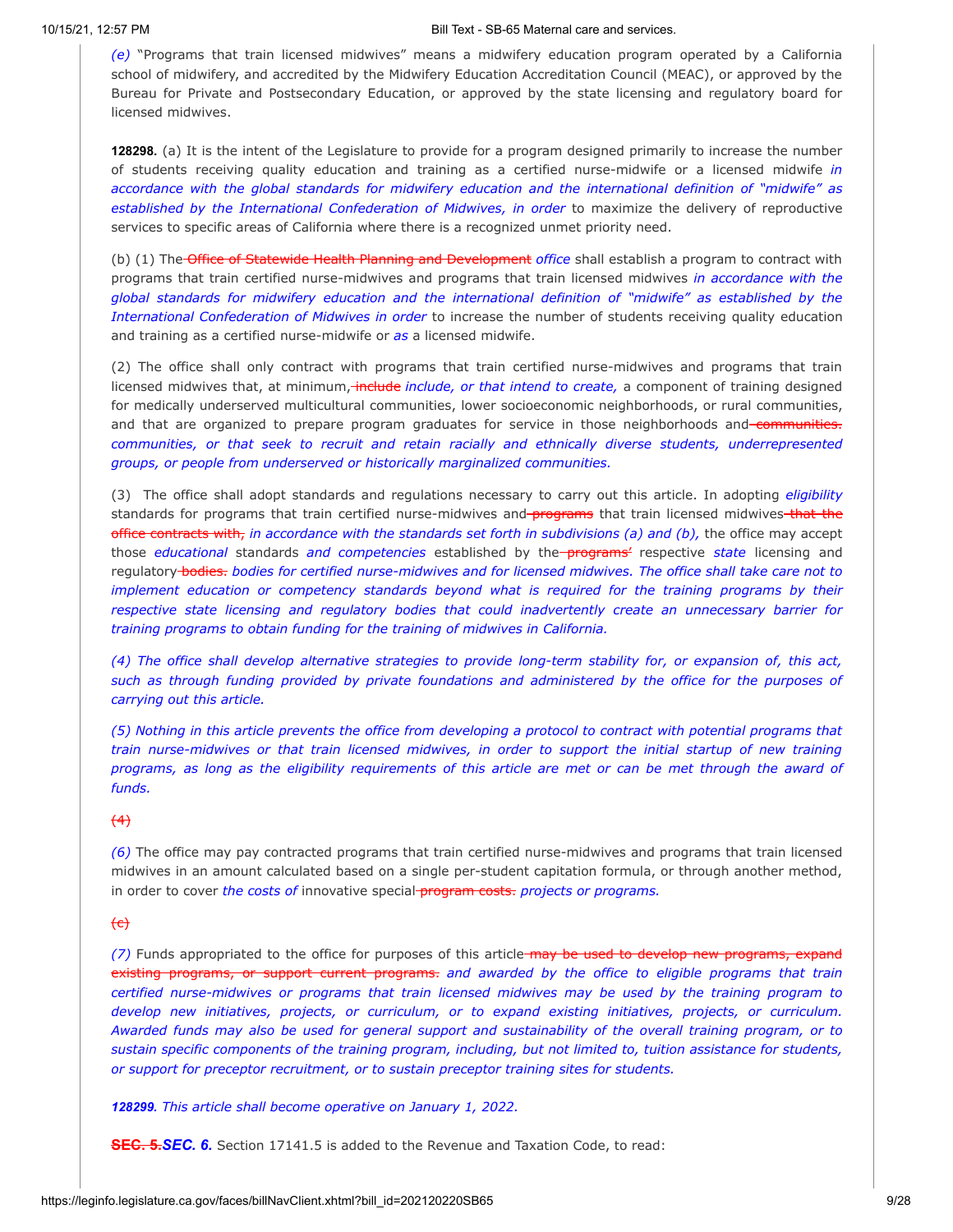**17141.5.** (a) For taxable years beginning on or after January 1, 2022, gross income does not include monetary benefits provided pursuant to Article 3.8 (commencing with Section 11347) of Chapter 2 of Part 3 of Division 9 of the Welfare and Institutions Code.

(b) For taxable years beginning on or after January 1, 2022, monetary benefits provided pursuant to Article 3.8 (commencing with Section 11347) of Chapter 2 of Part 3 of Division 9 of the Welfare and Institutions Code shall not be considered earned income for purposes of eligibility for the California Earned Income Tax Credit pursuant to Section 17052.

**SEC. 6.***SEC. 7.* Section 11320.3 of the Welfare and Institutions Code is amended to read:

**11320.3.** (a) (1) Except as provided in subdivision (b) or if otherwise exempt, every individual, as a condition of eligibility for aid under this chapter, shall participate in welfare-to-work activities under this article.

(2) Individuals eligible under Section 11331.5 shall be required to participate in the Cal-Learn Program under Article 3.5 (commencing with Section 11331) during the time that article is operative, in lieu of the welfare-towork requirements, and subdivision (b) shall not apply to that individual.

(b) The following individuals shall not be required to participate for so long as the condition continues to exist:

(1) An individual under 16 years of age.

(2) (A) A child attending an elementary, secondary, vocational, or technical school on a full-time basis.

(B) A person who is 16 or 17 years of age, or a person described in subdivision (d) who loses this exemption, shall not requalify for the exemption by attending school as a required activity under this article.

(C) Notwithstanding subparagraph (B), a person who is 16 or 17 years of age who has obtained a high school diploma or its equivalent and is enrolled or is planning to enroll in a postsecondary education, vocational, or technical school training program shall also not be required to participate for so long as the condition continues to exist.

(D) For purposes of subparagraph (C), a person shall be deemed to be planning to enroll in a postsecondary education, vocational, or technical school training program if the person or the person's parent, acting on the person's behalf, submits a written statement expressing the person's intent to enroll in such a program for the following term. The exemption from participation shall not continue beyond the beginning of the term, unless verification of enrollment is provided or obtained by the county.

(3) An individual who meets either of the following conditions:

(A) The individual is disabled as determined by a doctor's verification that the disability is expected to last at least 30 days and that it significantly impairs the recipient's ability to be regularly employed or participate in welfare-to-work activities, provided that the individual is actively seeking appropriate medical treatment.

(B) The individual is of advanced age.

(4) A nonparent caretaker relative who has primary responsibility for providing care for a child and is either caring for a child who is a dependent or ward of the court or caring for a child in a case in which a county determines the child is at risk of placement in foster care, and the county determines that the caretaking responsibilities are beyond those considered normal day-to-day parenting responsibilities such that they impair the caretaker relative's ability to be regularly employed or to participate in welfare-to-work activities.

(5) An individual whose presence in the home is required because of illness or incapacity of another member of the household and whose caretaking responsibilities impair the recipient's ability to be regularly employed or to participate in welfare-to-work activities.

(6) A parent or other relative who meets the criteria in subparagraph (A) or (B).

(A) (i) The parent or other relative has primary responsibility for personally providing care to a child six months of age or under, except that, on a case-by-case basis, and based on criteria developed by the county, this period may be reduced to the first 12 weeks after the birth or adoption of the child, or increased to the first 12 months after the birth or adoption of the child. An individual may be exempt only once under this clause.

(ii) An individual who received an exemption pursuant to clause (i) shall be exempt for a period of 12 weeks, upon the birth or adoption of any subsequent children, except that this period may be extended on a case-by-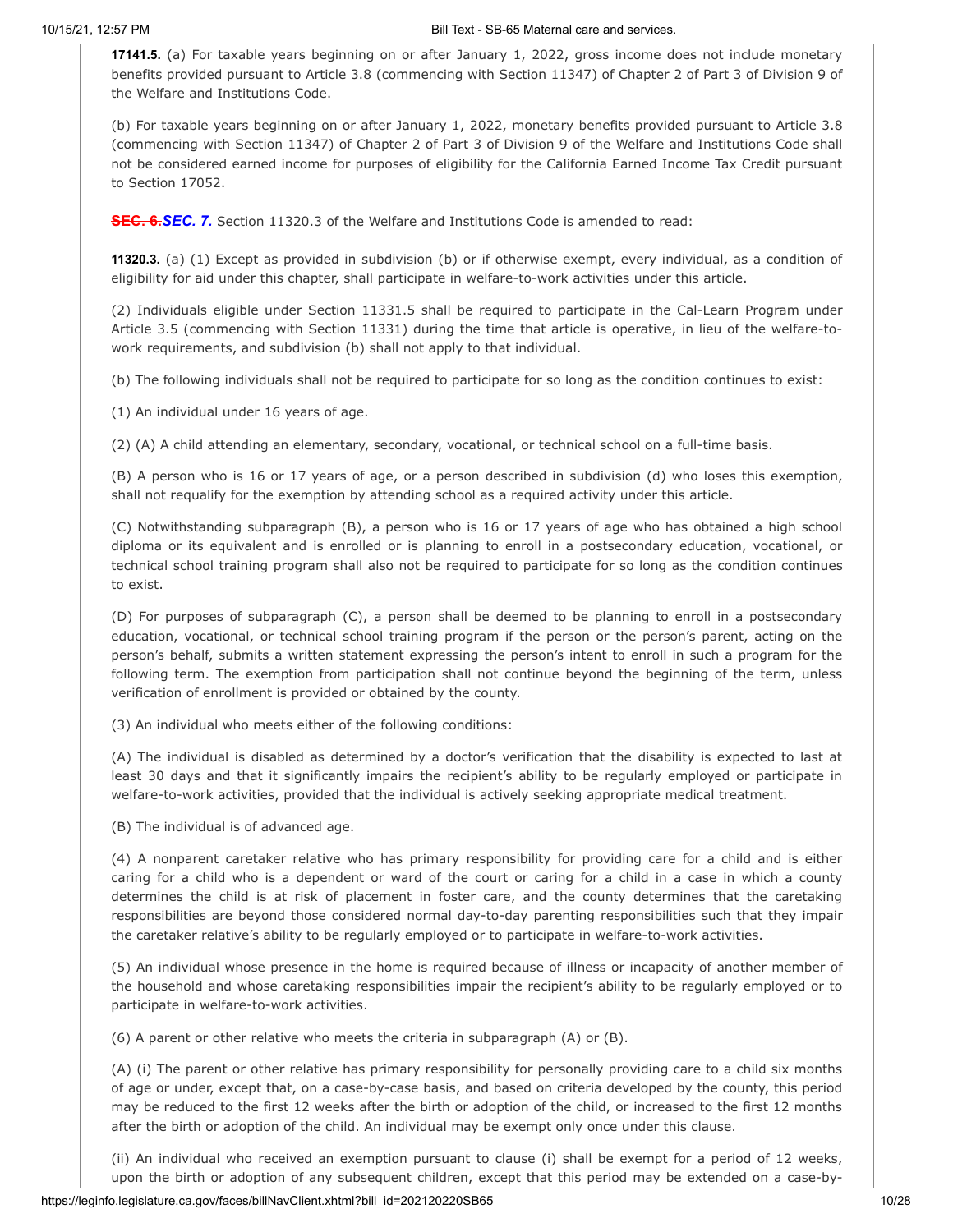case basis to six months, based on criteria developed by the county.

(iii) In making the determination to extend the period of exception under clause (i) or (ii), the following may be considered:

(I) The availability of childcare.

(II) Local labor market conditions.

(III) Other factors determined by the county.

(iv) Effective January 1, 2013, the parent or other relative has primary responsibility for personally providing care to one child from birth to 23 months, inclusive. The exemption provided for under this clause shall be available in addition to any other exemption provided for under this subparagraph. An individual may be exempt only once under this clause.

(B) In a family eligible for aid under this chapter due to the unemployment of the principal wage earner, the exemption criteria contained in subparagraph (A) shall be applied to only one parent.

(7) A recipient who is pregnant. A pregnant recipient may volunteer to participate in welfare-to-work activities.

(c) Any individual not required to participate may choose to participate voluntarily under this article, and end that participation at any time without loss of eligibility for aid under this chapter, if the individual's status has not changed in a way that would require participation.

(d) (1) Notwithstanding subdivision (a), a custodial parent who is under 20 years of age and who has not earned a high school diploma or its equivalent, and who is not exempt or whose only basis for exemption is paragraph  $(1)$ ,  $(2)$ ,  $(5)$ ,  $(6)$ ,  $(7)$ , or  $(8)$  of subdivision  $(b)$ , shall be required to participate solely for the purpose of earning a high school diploma or its equivalent. During the time that Article 3.5 (commencing with Section 11331) is operative, this subdivision shall only apply to a custodial parent who is 19 years of age.

(2) Section 11325.25 shall apply to a custodial parent who is 18 or 19 years of age and who is required to participate under this article.

(e) Notwithstanding paragraph (1) of subdivision (d), the county may determine that participation in education activities for the purpose of earning a high school diploma or equivalent is inappropriate for a custodial parent who is 18 or 19 years of age only if that parent is reassigned pursuant to an evaluation under Section 11325.25, or, at appraisal is already in an educational or vocational training program that is approvable as a self-initiated program as specified in Section 11325.23. If that determination is made, the parent shall be allowed to continue participation in the self-initiated program subject to Section 11325.23. During the time that Article 3.5 (commencing with Section 11331) is operative, this subdivision shall only apply to a custodial parent who is 19 years of age.

(f) A recipient shall be excused from participation for good cause when the county has determined there is a condition or other circumstance that temporarily prevents or significantly impairs the recipient's ability to be regularly employed or to participate in welfare-to-work activities. The county welfare department shall review the good cause determination for its continuing appropriateness in accordance with the projected length of the condition, or circumstance, but not less than every three months. The recipient shall cooperate with the county welfare department and provide information, including written documentation, as required to complete the review. Conditions that may be considered good cause include, but are not limited to, the following:

(1) Lack of necessary supportive services.

(2) In accordance with Article 7.5 (commencing with Section 11495), the applicant or recipient is a victim of domestic violence, but only if participation under this article is detrimental to or unfairly penalizes that individual or their family.

(3) Licensed or license-exempt childcare for a child 10 years of age or younger is not reasonably available during the individual's hours of training or employment including commuting time, or arrangements for childcare have broken down or have been interrupted, or childcare is needed for a child who meets the criteria of subparagraph (C) of paragraph (1) of subdivision (a) of Section 11323.2, but who is not included in the assistance unit. For purposes of this paragraph, "reasonable availability" means childcare that is commonly available in the recipient's community to a person who is not receiving aid and that is in conformity with the requirements of Public Law 104-193. The choices of childcare shall meet either licensing requirements or the requirements of Section 11324.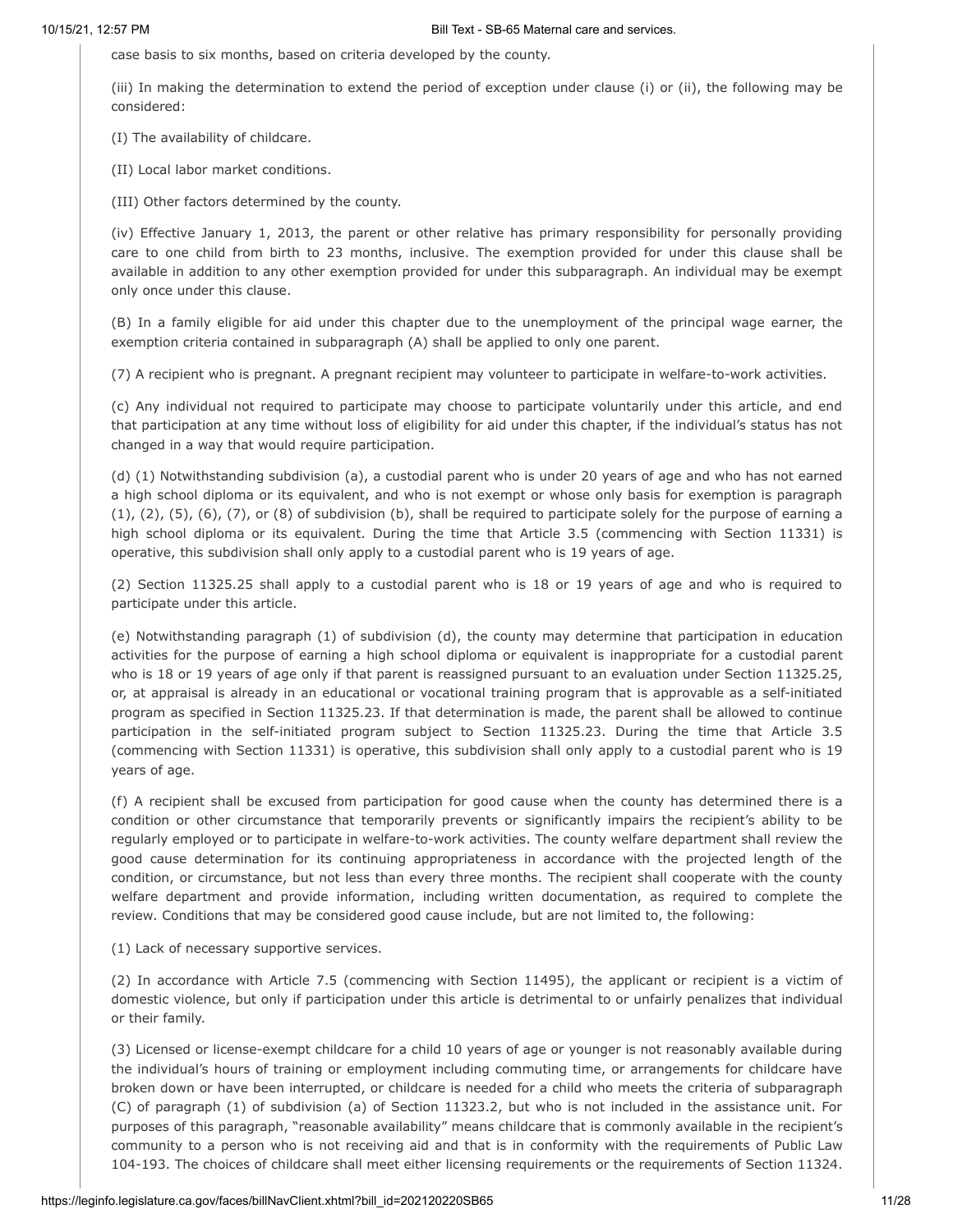This good cause criterion shall include the unavailability of suitable special needs childcare for children with identified special needs, including, but not limited to, disabilities or chronic illnesses.

**SEC. 7.***SEC. 8.* Article 3.8 (commencing with Section 11347) is added to Chapter 2 of Part 3 of Division 9 of the Welfare and Institutions Code, to read:

**Article 3.8. California Guaranteed Income Pilot for Pregnant People and Infants (CalGIPPPI)** *California Momnibus Pilot Program*

**11347.** (a) (1) The California Guaranteed Income Pilot for Pregnant People and Infants (CalGIPPPI) *California Momnibus Pilot Program (Momnibus Pilot)* is hereby established as a three-year pilot program to test the capacity of the CalWORKs program to serve as a distribution point for monthly guaranteed income payments to pregnant people and parents or relative caretakers of a child less than 24 months of age, with the goal of reducing prenatal and postnatal death *and the incidence and impact of maternal depression,* and improving short- and long-term health outcomes. CalGIPPPI *The Momnibus Pilot* shall be a three-year pilot program commencing from the start date of the distribution of the monthly guaranteed income payments.

(2) Nothing in this section shall prevent the monthly guaranteed income payment issued pursuant to this article from being a tax credit if established under the Revenue and Taxation Code.

(b) CalGIPPPI *The Momnibus Pilot* shall be administered by counties, and participation in CalGIPPPI *the Momnibus Pilot* is optional for counties. A participating county shall agree to any terms specified in this article or in any all-county letter or similar instruction issued pursuant to Section 11347.2.

(c) (1) Subject to an appropriation in the annual Budget Act for this purpose, each participating county shall issue a monthly guaranteed income payment in the amount of one thousand dollars (\$1,000) to participants through the electronic benefit transfer system created pursuant to Section 10072.

(2) To the extent permitted by federal law, the guaranteed income payment received pursuant to this article shall not be considered as income for the purposes of determining eligibility and benefit amount for any means-tested program, including, but not limited to, CalWORKs, the CalFresh program, General Assistance, and the Medi-Cal program.

(d) (1) A *Except as provided in paragraph (2), a* person may be *is* eligible to participate in CalGIPPPI *the Momnibus Pilot* if they meet the standards of eligibility for *would otherwise be considered eligible to participate in* the CalWORKs Home Visiting Program, established pursuant to Article 3.4 (commencing with Section 11330.6). 11330.6), regardless of whether or not their county of residence or the assistance unit participates in that *program.*

*(2) A noncustodial parent is not eligible to participate in the Momnibus Pilot.*

 $(2)$ 

*(3)* A participant shall be enrolled in the first six months of CalGIPPPI *the Momnibus Pilot* in order to ensure that the program is able to capture the full impact of the guaranteed income payment on the full range of prenatal and postnatal conditions and outcomes, and shall agree to stay enrolled throughout the three-year term of CalGIPPPI, *the Momnibus Pilot,* despite changes in income, circumstances, and eligibility for CalWORKs benefits. The State Department of Social Services and the State Department of Health Care Services shall establish the enrollment months.

## $\leftrightarrow$

*(4)* Each participating county may establish target population priorities, consistent with any guidance provided in an all-county letter or similar instruction issued pursuant to Section 11347.2., provided that the established target population priorities do not undermine the research purpose of CalGIPPPI *the Momnibus Pilot* or violate the rights of any participant.

**11347.1.** (a) For the purpose of implementing this article, the State Department of Social Services shall form and consult with a stakeholder workgroup, which shall include, but not be limited to, legislative staff, representatives of counties and county human services agencies, CalWORKs eligibility workers, researchers with experience in guaranteed income pilots or reducing prenatal mortality or postpartum health, current or former CalWORKs clients, advocates for clients, First 5 representatives, the State Department of Health Care Services, the State Department of Public Health, and home visiting program administrators. The workgroup shall be maintained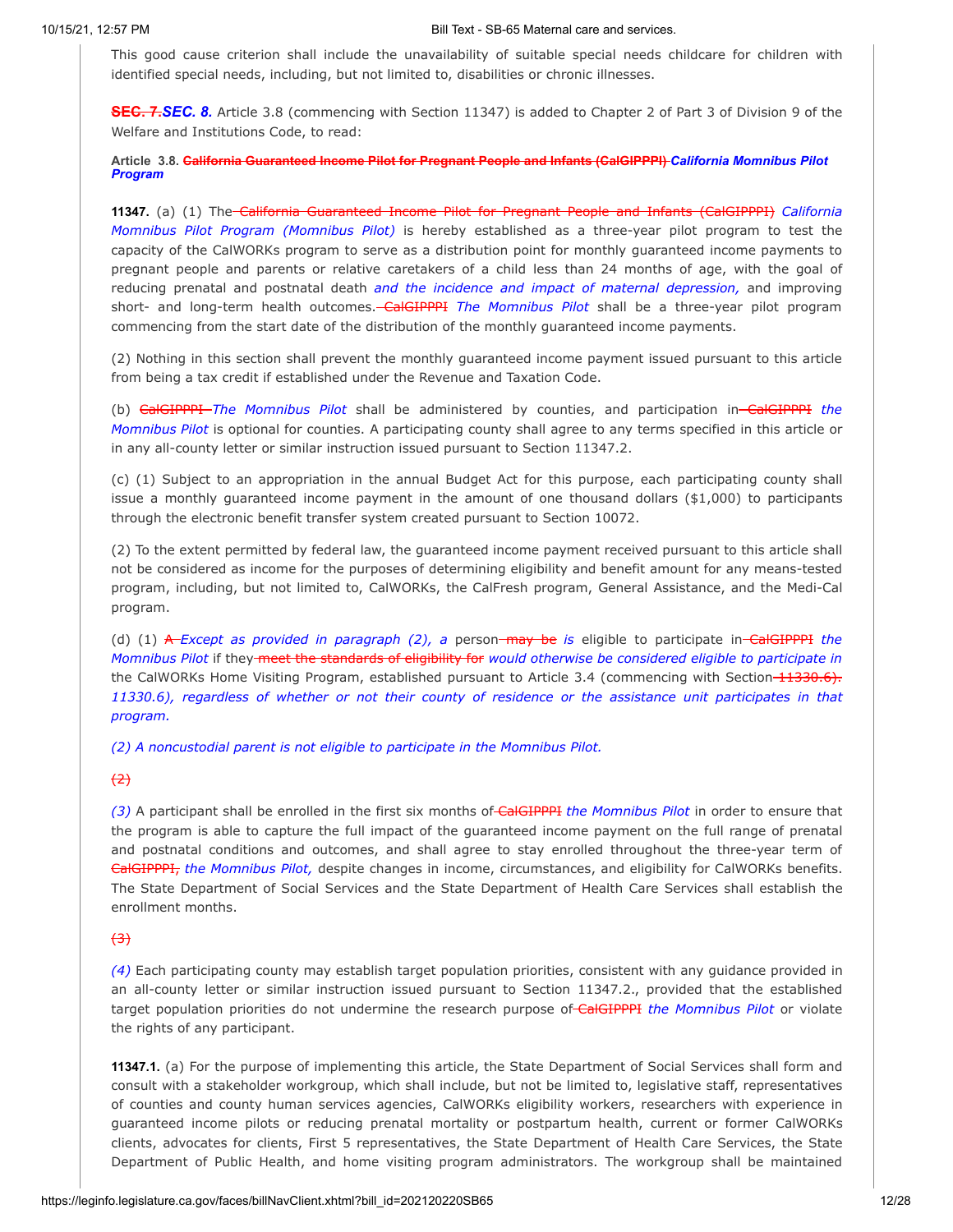throughout the entirety of the three-year term of CalGIPPPI *the Momnibus Pilot* and the entire period of time necessary to finalize the report to be submitted to the Legislature pursuant to subdivision (d).

(b) The State Department of Social Services shall convene a meeting twice annually commencing upon the implementation of CalGIPPPI *the Momnibus Pilot* whereby participating counties shall meet to share challenges, lessons learned, and best practices for issuing the monthly guaranteed income payment, and unintended impacts on the administration of other safety net programs. These meetings shall be open to any stakeholder described in subdivision (a).

(c) The State Department of Social Services, in collaboration with the State Department of Health Care Services, shall collect, and participating counties shall provide, data necessary to administer CalGIPPPI *the Momnibus Pilot* and data related to the outcomes of participants and infants, including by race, ethnicity, national origin, primary and secondary language, and county. The data shall include pregnancy outcomes and health outcomes for the pregnant people, parents, relative caretakers, and infants served under CalGIPPPI, *the Momnibus Pilot,* and these data components shall be identified in consultation with the stakeholder workgroup described in subdivision (a). All state, county, and other participating organizations shall protect the personal information of individuals and families collected or maintained against loss, unauthorized access, and illegal use or disclosure, consistent with applicable state and federal laws.

(d) (1) The State Department of Social Services shall work with at least one independent, research-based institution to identify existing, and establish additional, outcome measurements. The Legislature shall be consulted as part of the outcomes measurement development process. These measurements shall inform an evaluation report that shall be provided to the Legislature six months after the conclusion of each year of the pilot program. The evaluation shall include outcomes for the pregnant people, parents, relative caretakers, and infants served under CalGIPPPI, *the Momnibus Pilot,* models utilized, and measures specific to the objectives of CalGIPPPI. *the Momnibus Pilot.* Notwithstanding any other law, the department may accept and expend funds from nongovernment sources for the evaluation, for a longitudinal study of CalGIPPPI *the Momnibus Pilot,* that is in addition to the evaluation, or for both. The report shall include, but not be limited to, all of the following information, with respect to the period of evaluation:

(A) Starting income of the participant before receiving monthly guaranteed income payments under-CalGIPPPI. *the Momnibus Pilot.*

(B) Geographic indicators, including county of residence, city, and zip code. *ZIP Code.*

(C) Rate of maternal mortality and morbidity amongst participants.

(D) Rate of infant mortality and morbidity amongst those being cared for by participants.

(E) Number of participants who experienced traumatic birthing experiences, as reported by the participants.

(F) Number of infants who had failure to thrive or failed to meet other developmental thresholds while participating in CalGIPPPI. *the Momnibus Pilot.*

(G) Child welfare referrals and outcomes.

(H) Additional descriptive and outcome indicators, as appropriate.

(2) A report to be submitted pursuant to paragraph (1) shall be submitted in compliance with Section 9795 of the Government Code.

**11347.2.** Notwithstanding the rulemaking provisions of the Administrative Procedure Act (Chapter 3.5 (commencing with Section 11340) of Part 1 of Division 3 of Title 2 of the Government Code), the State Department of Social Services and the State Department of Health Care Services shall jointly implement, interpret, or make specific this article by means of all-county letter or similar instructions, without taking any regulatory action.

**11347.3.** Implementation of CalGIPPPI *the Momnibus Pilot* shall be subject to both of the following:

(a) The Director of Social Services and the Director of Health Care Services certifying to the Legislature that federal law and guidance authorizes the state to exempt the monthly guaranteed income payments under CalGIPPPI *the Momnibus Pilot* from being considered as income for the purposes of determining eligibility and benefit amount for federally funded means-tested programs administered under the State Department of Social Services or the State Department of Health Care Services, respectively.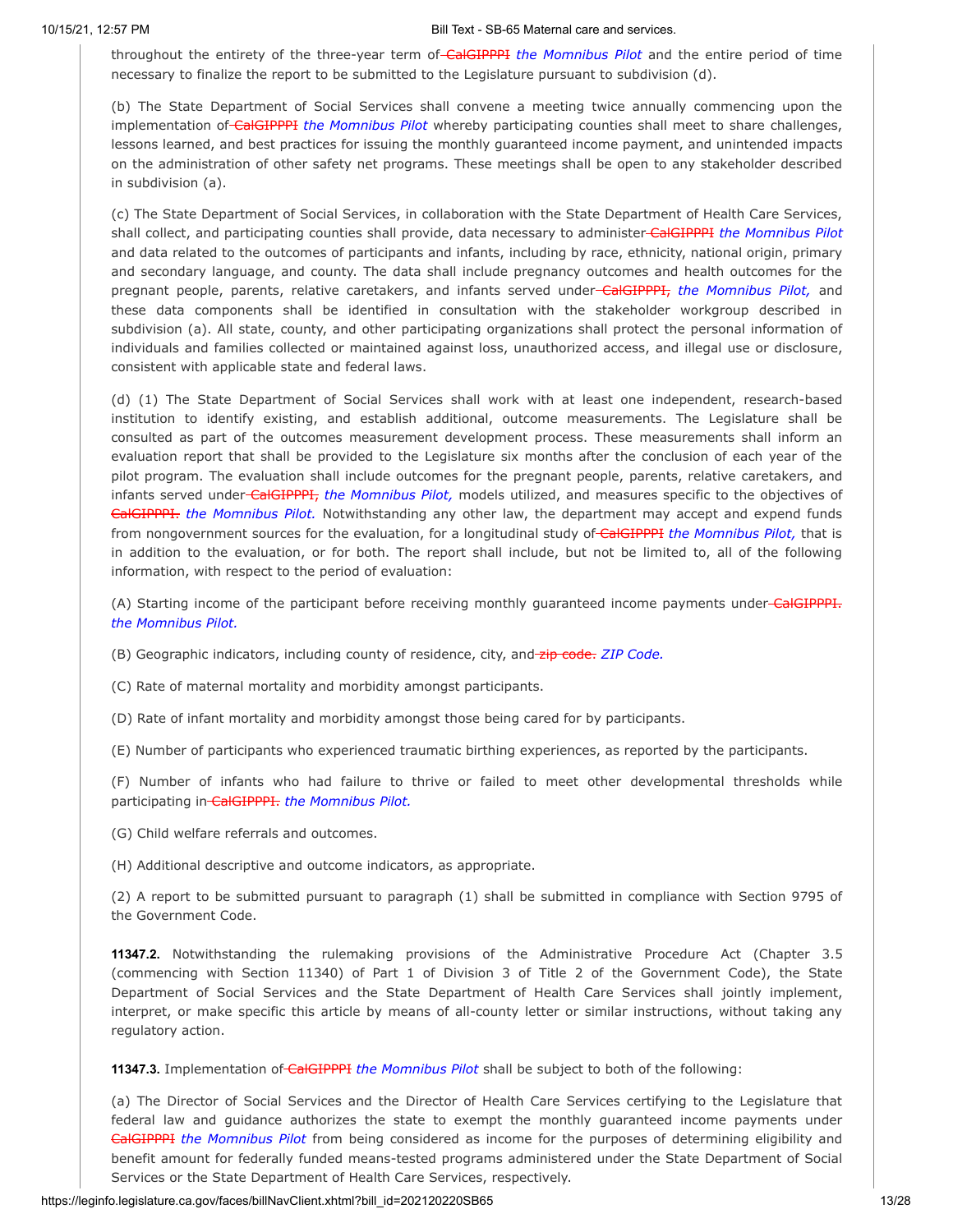(b) If the monthly guaranteed income issued pursuant to this article is deemed to be a tax credit, the Director of Social Services and the Director of Health Care Services certifying to the Legislature that they have received any additional required authority from the Franchise Tax Board.

11347.4. (a) This article shall become operative on January 1, 2022, provided that an appropriation in the Budget Act has been made pursuant to subdivision (b), or on the date the Legislature receives the certification required *by subdivision (a) of Section 11347.3, whichever is later.*

*(b) Subject to an appropriation in the annual Budget Act, the department shall award funds to participating* counties for the purposes of this article in order to provide the Momnibus Pilot monthly payments to any assistance unit that meets the requirements of this article, to comply with the Momnibus Pilot program reporting *requirements, and to participate in the stakeholder workgroup. Benefits authorized pursuant to this section are* not entitlement services and participating counties may limit the number of families participating in the program to ensure that the costs do not exceed the amount of funds awarded to the county for this purpose.

**SEC. 8.***SEC. 9.* Section 11450 of the Welfare and Institutions Code, as amended by Section 1 of Chapter 152 of the Statutes of 2020, is amended to read:

**11450.** (a) (1) (A) Aid shall be paid for each needy family, which shall include all eligible brothers and sisters of each eligible applicant or recipient child and the parents of the children, but shall not include unborn children, or recipients of aid under Chapter 3 (commencing with Section 12000), qualified for aid under this chapter. In determining the amount of aid paid, and notwithstanding the minimum basic standards of adequate care specified in Section 11452, the family's income, exclusive of any amounts considered exempt as income or paid pursuant to subdivision (e) or Section 11453.1, determined for the prospective semiannual period pursuant to Sections 11265.1, 11265.2, and 11265.3, and then calculated pursuant to Section 11451.5, shall be deducted from the sum specified in the following table, as adjusted for cost-of-living increases pursuant to Section 11453 and paragraph (2). In no case shall the amount of aid paid for each month exceed the sum specified in the following table, as adjusted for cost-of-living increases pursuant to Section 11453 and paragraph (2), plus any special needs, as specified in subdivisions (c), (e), and (f):

| <b>Number of</b><br>eligible needy<br>persons in<br>the same home | <b>Maximum</b><br>aid |
|-------------------------------------------------------------------|-----------------------|
|                                                                   | \$326                 |
|                                                                   | 535                   |
| 3                                                                 | 663                   |
|                                                                   | 788                   |
|                                                                   | 899                   |
| 6                                                                 | 1,010                 |
|                                                                   | 1,109                 |
| 8                                                                 | 1,209                 |
| 9                                                                 | 1,306                 |
| 10 or more                                                        | 1,403                 |

(B) If, when, and during those times that the United States government increases or decreases its contributions in assistance of needy children in this state above or below the amount paid on July 1, 1972, the amounts specified in the above table shall be increased or decreased by an amount equal to that increase or decrease by the United States government, provided that no increase or decrease shall be subject to subsequent adjustment pursuant to Section 11453.

(2) The sums specified in paragraph (1) shall not be adjusted for cost of living for the 1990–91, 1991–92, 1992– 93, 1993–94, 1994–95, 1995–96, 1996–97, and 1997–98 fiscal years, and through October 31, 1998, nor shall that amount be included in the base for calculating any cost-of-living increases for any fiscal year thereafter. Elimination of the cost-of-living adjustment pursuant to this paragraph shall satisfy the requirements of former Section 11453.05, and no further reduction shall be made pursuant to that section.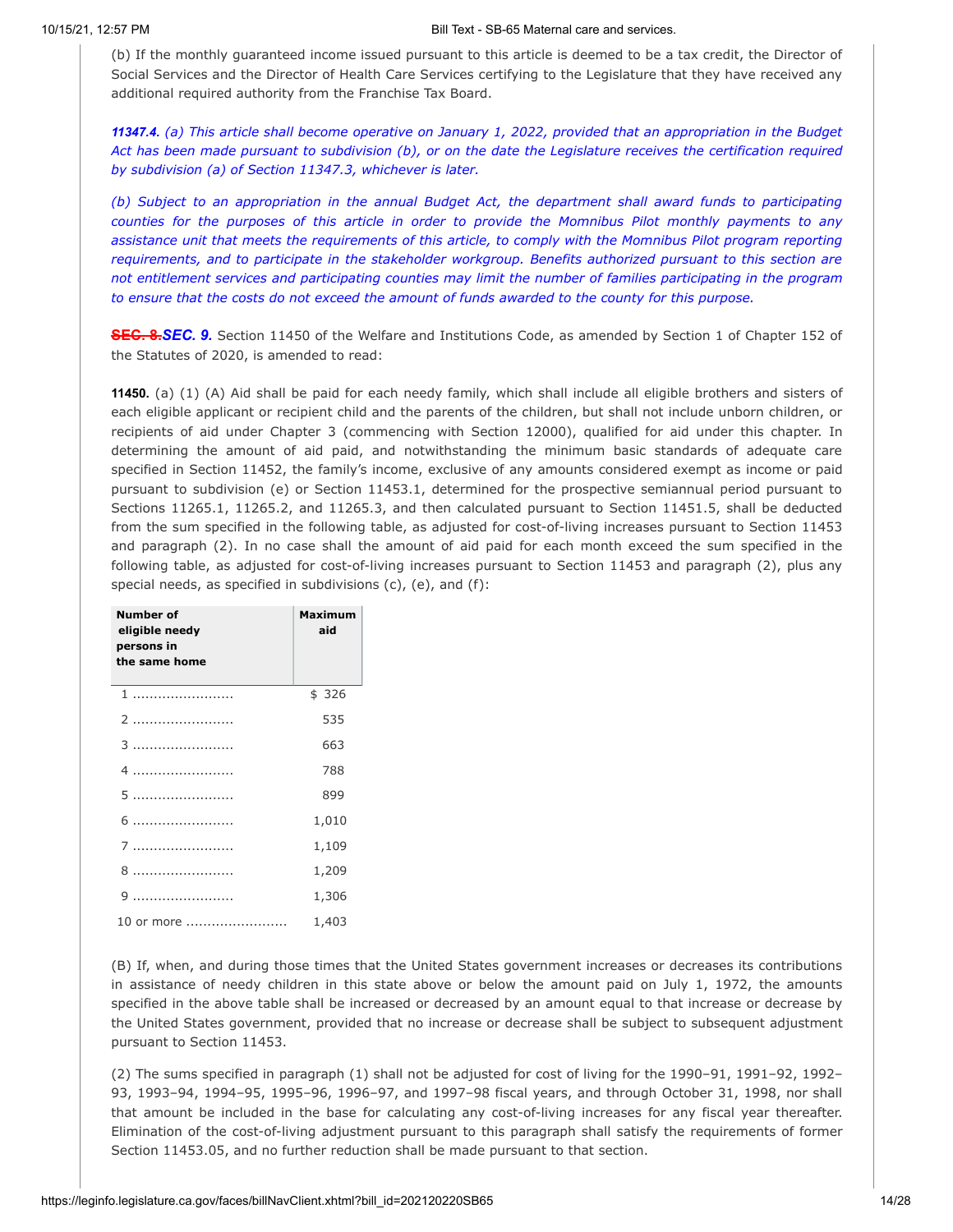(b) (1) If the family does not include a needy child qualified for aid under this chapter, aid shall be paid to a pregnant person as of the date of the application for aid, in the amount that would otherwise be paid to one person, as specified in subdivision (a), if the pregnant person and the child, if born, would have qualified for aid under this chapter. Verification of pregnancy shall be required as a condition of eligibility for aid under this subdivision.

(2) Paragraph (1) shall apply to a pregnant person who is 18 years of age or younger only when the Cal-Learn Program is operative.

(c) The amount of eighty-two dollars (\$82) per month shall be paid to a pregnant person qualified for aid under subdivision (a) or (b) to meet special needs resulting from pregnancy if the pregnant person and child, if born, would have qualified for aid under this chapter. Commencing January 1, 2023, and each year thereafter, that amount shall be adjusted annually to reflect any increases in the cost of living. The annual cost-of-living adjustment shall be based on the increase in the California Necessities Index for the year in which the adjustment becomes effective. County welfare departments shall refer all recipients of aid under this subdivision to a local provider of the California Special Supplemental Nutrition Program for Women, Infants, and Children. If that payment to a pregnant person qualified for aid under subdivision (a) is considered income under federal law in the first five months of pregnancy, payments under this subdivision do not apply to a person eligible under subdivision (a), except for the month in which birth is anticipated and for the three-month period immediately prior to the month in which delivery is anticipated, if the pregnant person and child, if born, would have qualified for aid under this chapter.

(d) For children receiving AFDC-FC under this chapter, there shall be paid, exclusive of any amount considered exempt as income, an amount of aid each month that, if added to the child's income, is equal to the rate specified in Section 11460, 11461, 11462, or 11463. In addition, the child is eligible for special needs, as specified in departmental regulations.

(e) In addition to the amounts payable under subdivision (a) and former Section 11453.1, a family is entitled to receive an allowance for recurring special needs not common to a majority of recipients. These recurring special needs include, but are not limited to, special diets upon the recommendation of a physician for circumstances other than pregnancy, and unusual costs of transportation, laundry, housekeeping services, telephone, and utilities. The recurring special needs allowance for each family per month shall not exceed that amount resulting from multiplying the sum of ten dollars (\$10) by the number of recipients in the family who are eligible for assistance.

(f) After a family has used all available liquid resources, both exempt and nonexempt, in excess of one hundred dollars (\$100), with the exception of funds deposited in a restricted account described in subdivision (a) of Section 11155.2, the family is also entitled to receive an allowance for nonrecurring special needs.

(1) An allowance for nonrecurring special needs shall be granted for replacement of clothing and household equipment and for emergency housing needs other than those needs addressed by paragraph (2). These needs shall be caused by sudden and unusual circumstances beyond the control of the needy family. The department shall establish the allowance for each of the nonrecurring special needs items. The sum of all nonrecurring special needs provided by this subdivision shall not exceed six hundred dollars (\$600) per event.

(2) (A) (i) Homeless assistance is available to a homeless family seeking shelter when the family is eligible for aid under this chapter.

(ii) Homeless assistance for temporary shelter is also available to homeless families that are apparently eligible for aid under this chapter. Apparent eligibility exists when evidence presented by the applicant, or that is otherwise available to the county welfare department, and the information provided on the application documents indicate that there would be eligibility for aid under this chapter if the evidence and information were verified. However, an alien applicant who does not provide verification of their eligible alien status, or a person with no eligible children who does not provide medical verification of their pregnancy, is not apparently eligible for purposes of this section.

(iii) Homeless assistance for temporary shelter is also available to homeless families that would be eligible for aid under this chapter but for the fact that the only child or children in the family are in out-of-home placement pursuant to an order of the dependency court, if the family is receiving reunification services and the county determines that homeless assistance is necessary for reunification to occur.

(B) A family is considered homeless, for the purpose of this section, when the family lacks a fixed and regular nighttime residence, the family has a primary nighttime residence that is a supervised publicly or privately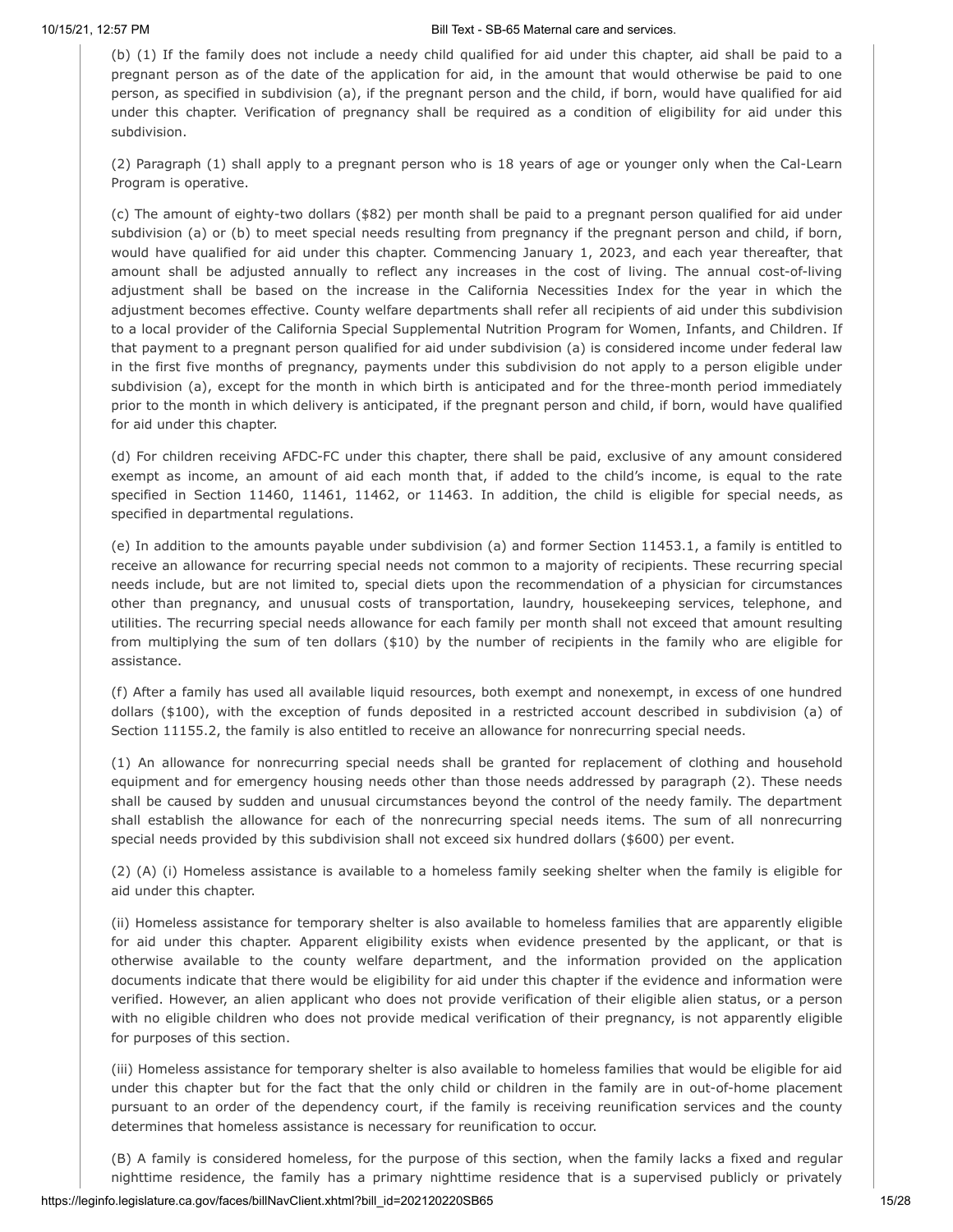operated shelter designed to provide temporary living accommodations, or the family is residing in a public or private place not designed for, or ordinarily used as, a regular sleeping accommodation for human beings. A family is also considered homeless for the purpose of this section if the family has received a notice to pay rent or quit. The family shall demonstrate that the eviction is the result of a verified financial hardship as a result of extraordinary circumstances beyond their control, and not other lease or rental violations, and that the family is experiencing a financial crisis that may result in homelessness if preventive assistance is not provided.

(3) (A) (i) A nonrecurring special needs benefit of eighty-five dollars (\$85) a day shall be available to families of up to four members for the costs of temporary shelter, subject to the requirements of this paragraph. The fifth and additional members of the family shall each receive fifteen dollars (\$15) per day, up to a daily maximum of one hundred forty-five dollars (\$145). County welfare departments may increase the daily amount available for temporary shelter as necessary to secure the additional bedspace needed by the family.

(ii) This special needs benefit shall be granted or denied immediately upon the family's application for homeless assistance, and benefits shall be available for up to three working days. The county welfare department shall verify the family's homelessness within the first three working days. If the family meets the criteria of questionable homelessness established by the department, the county welfare department shall refer the family to its early fraud prevention and detection unit, if the county has such a unit, for assistance in the verification of homelessness within this period.

(iii) After homelessness has been verified, the three-day limit shall be extended for a period of time that, when added to the initial benefits provided, does not exceed a total of 16 calendar days. This extension of benefits shall be done in increments of one week, and shall be based upon searching for permanent housing, which shall be documented on a housing search form, good cause, or other circumstances defined by the department. Documentation of a housing search is required for the initial extension of benefits beyond the three-day limit and on a weekly basis thereafter if the family is receiving temporary shelter benefits. Good cause shall include, but is not limited to, situations in which the county welfare department has determined that the family, to the extent it is capable, has made a good faith but unsuccessful effort to secure permanent housing while receiving temporary shelter benefits or that the family is homeless as a direct and primary result of a state or federally declared natural disaster.

(iv) Notwithstanding clauses (ii) and (iii), the county may waive the three-day limit and may provide benefits in increments of more than one week for a family that becomes homeless as a direct and primary result of a state or federally declared natural disaster.

(B) (i) A nonrecurring special needs benefit for permanent housing assistance is available to pay for last month's rent and security deposits if these payments are reasonable conditions of securing a residence, or to pay for up to two months of rent arrearages, if these payments are a reasonable condition of preventing eviction.

(ii) The last month's rent or monthly arrearage portion of the payment shall meet both of the following requirements:

(I) It shall not exceed 80 percent of the family's total monthly household income without the value of CalFresh benefits or special needs benefit for a family of that size.

(II) It shall only be made to families that have found permanent housing costing no more than 80 percent of the family's total monthly household income without the value of CalFresh benefits or special needs benefit for a family of that size.

(iii) However, if the county welfare department determines that a family intends to reside with individuals who will be sharing housing costs, the county welfare department shall, in appropriate circumstances, set aside the condition specified in subclause (II) of clause (ii).

(C) The nonrecurring special needs benefit for permanent housing assistance is also available to cover the standard costs of deposits for utilities that are necessary for the health and safety of the family.

(D) A payment for, or denial of, permanent housing assistance shall be issued no later than one working day from the time that a family presents evidence of the availability of permanent housing. If an applicant family provides evidence of the availability of permanent housing before the county welfare department has established eligibility for aid under this chapter, the county welfare department shall complete the eligibility determination so that the payment for, or denial of, permanent housing assistance is issued within one working day from the submission of evidence of the availability of permanent housing, unless the family has failed to provide all of the verification necessary to establish eligibility for aid under this chapter.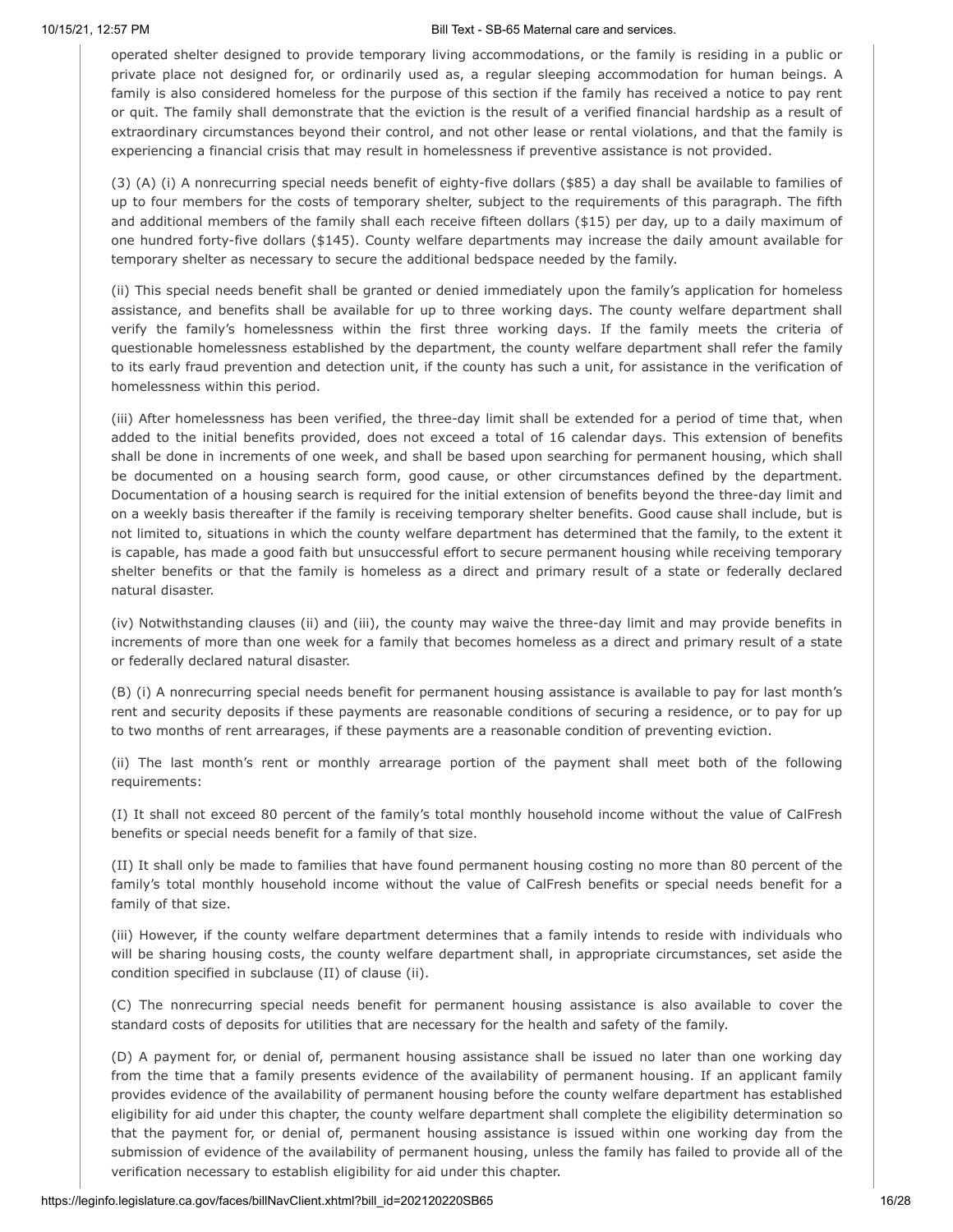(E) (i) Except as provided in clauses (ii), (iii), and (iv), eligibility for the temporary shelter assistance and the permanent housing assistance pursuant to this paragraph is limited to 16 cumulative calendar days of temporary assistance and one payment of permanent assistance every 12 months. A person who applies for homeless assistance benefits shall be informed that, with certain exceptions, the temporary shelter benefit is limited to a maximum of 16 calendar days for that 12-month period.

(ii) (I) A family that becomes homeless as a direct and primary result of a state or federally declared natural disaster is eligible for temporary and permanent homeless assistance.

(II) If there is a state or federally declared disaster in a county, the county human services agency shall coordinate with public and private disaster response organizations and agencies to identify and inform recipients of their eligibility for temporary and permanent homeless housing assistance available pursuant to subclause (I).

(iii) (I) A family is eligible for temporary and permanent homeless assistance if homelessness is a direct result of domestic violence by a spouse, partner, or roommate; physical or mental illness that is medically verified that shall not include a diagnosis of alcoholism, drug addiction, or psychological stress; or the uninhabitability of the former residence caused by sudden and unusual circumstances beyond the control of the family, including natural catastrophe, fire, or condemnation. These circumstances shall be verified by a third-party governmental or private health and human services agency, except that domestic violence may also be verified by a sworn statement by the victim, as provided under Section 11495.25. Homeless assistance payments based on these specific circumstances may not be received more often than once in any 12-month period. In addition, if the domestic violence is verified by a sworn statement by the victim, the homeless assistance payments shall be limited to two periods of not more than 16 cumulative calendar days of temporary assistance and two payments of permanent assistance. A county may require that a recipient of homeless assistance benefits who qualifies under this paragraph for a second time in a 24-month period participate in a homelessness avoidance case plan as a condition of eligibility for homeless assistance benefits. The county welfare department shall immediately inform recipients who verify domestic violence by a sworn statement of the availability of domestic violence counseling and services, and refer those recipients to services upon request.

(II) If a county requires a recipient who verifies domestic violence by a sworn statement to participate in a homelessness avoidance case plan pursuant to subclause (I), the plan shall include the provision of domestic violence services, if appropriate.

(III) If a recipient seeking homeless assistance based on domestic violence pursuant to subclause (I), has previously received homeless avoidance services based on domestic violence, the county shall review whether services were offered to the recipient and consider what additional services would assist the recipient in leaving the domestic violence situation.

(iv) A family that is eligible for temporary and permanent homeless assistance, and that includes a pregnant person, shall not be subject to the maximum benefit limits specified in clause (i). Verification of pregnancy is required as a condition of eligibility for extended aid pursuant to this clause.

(v) The county welfare department shall report necessary data to the department through a statewide homeless assistance payment indicator system, as requested by the department, regarding all recipients of aid under this paragraph.

(F) The county welfare departments, and all other entities participating in the costs of the CalWORKs program, have the right in their share to any refunds resulting from payment of the permanent housing. However, if an emergency requires the family to move within the 12-month period specified in subparagraph (E), the family shall be allowed to use any refunds received from its deposits to meet the costs of moving to another residence.

(G) Payments to providers for temporary shelter and permanent housing and utilities shall be made on behalf of families requesting these payments.

(H) The daily amount for the temporary shelter special needs benefit for homeless assistance may be increased if authorized by the current year's Budget Act by specifying a different daily allowance and appropriating the funds therefor.

(I) A payment shall not be made pursuant to this paragraph unless the provider of housing is any of the following:

(i) A commercial establishment.

(ii) A shelter.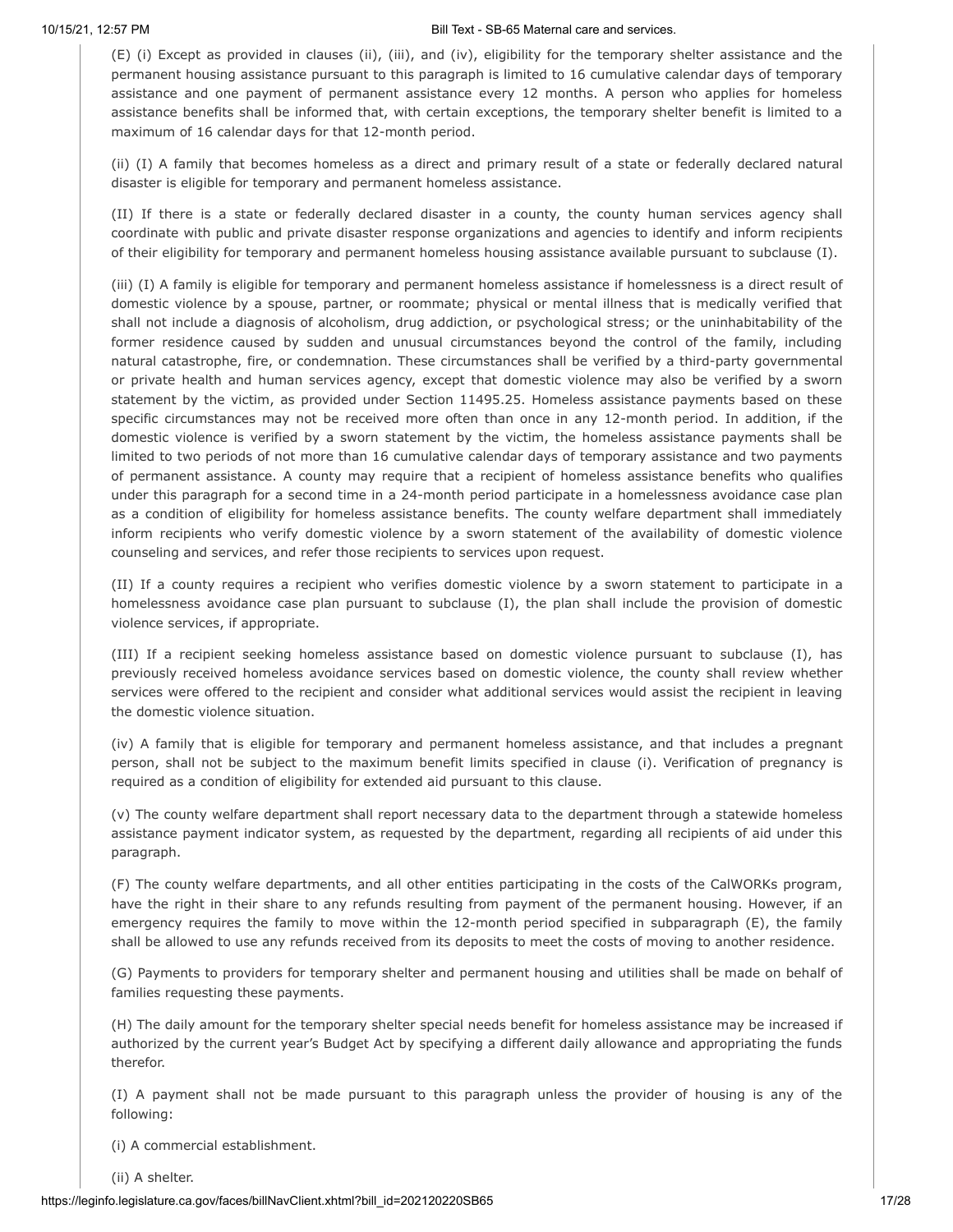(iii) A person with whom, or an establishment with which, the family requesting assistance has executed a valid lease, sublease, or shared housing agreement.

(J) (i) Commencing July 1, 2018, a CalWORKs applicant who provides a sworn statement of past or present domestic abuse and who is fleeing their abuser is deemed to be homeless and is eligible for temporary homeless assistance under clause (i) of subparagraph (A) and under subparagraph (E), notwithstanding any income and assets attributable to the alleged abuser.

(ii) The homeless assistance payments issued under this subparagraph shall be granted immediately after the family's application, and benefits shall be available in increments of 16 days of temporary shelter assistance pursuant to clause (i) of subparagraph (A). The homeless assistance payments shall be limited to two periods of not more than 16 cumulative calendar days each of temporary assistance within a lifetime. The homeless assistance payments issued under this subparagraph shall be in addition to other payments for which the CalWORKs applicant, if the applicant becomes a CalWORKs recipient, may later qualify under this subdivision.

(iii) For purposes of this subparagraph, the housing search documentation described in clause (iii) of subparagraph (A) shall be required only upon issuance of an immediate need payment pursuant to Section 11266 or the issuance of benefits for the month of application.

(g) The department shall establish rules and regulations ensuring the uniform statewide application of this section.

(h) The department shall notify all applicants and recipients of aid through the standardized application form that these benefits are available and shall provide an opportunity for recipients to apply for the funds quickly and efficiently.

(i) The department shall work with county human services agencies, the County Welfare Directors Association of California, and advocates of CalWORKs recipients to gather information regarding the actual costs of a nightly shelter and best practices for transitioning families from a temporary shelter to a permanent shelter, and to provide that information to the Legislature, to be submitted annually in accordance with Section 9795 of the Government Code.

(j) (1) Except for the purposes of Section 15200, the amounts payable to recipients pursuant to Section 11453.1 shall not constitute part of the payment schedule set forth in subdivision (a).

(2) The amounts payable to recipients pursuant to Section 11453.1 shall not constitute income to recipients of aid under this section.

(k) For children receiving Kin-GAP pursuant to Article 4.5 (commencing with Section 11360) or Article 4.7 (commencing with Section 11385), there shall be paid, exclusive of any amount considered exempt as income, an amount of aid each month, which, when added to the child's income, is equal to the rate specified in Sections 11364 and 11387.

(l) (1) A county shall implement the semiannual reporting requirements in accordance with Chapter 501 of the Statutes of 2011 no later than October 1, 2013.

(2) Upon completion of the implementation described in paragraph (1), each county shall provide a certificate to the director certifying that semiannual reporting has been implemented in the county.

(3) Upon filing the certificate described in paragraph (2), a county shall comply with the semiannual reporting provisions of this section.

(m) This section shall become operative on January 1, 2020, or when the department notifies the Legislature that the Statewide Automated Welfare System can perform the necessary automation to implement this section, whichever date is later.

(n) This section shall become inoperative on July 1, 2021, or on the date the department notifies the Legislature that the Statewide Automated Welfare System can perform the necessary automation to implement Section 11450, as added by Section 2 of the act that added this subdivision, whichever date is later, and is repealed on January 1 of the following year.

**SEC. 9.***SEC. 10.* Section 11450 of the Welfare and Institutions Code, as added by Section 2 of Chapter 152 of the Statutes of 2020, is amended to read: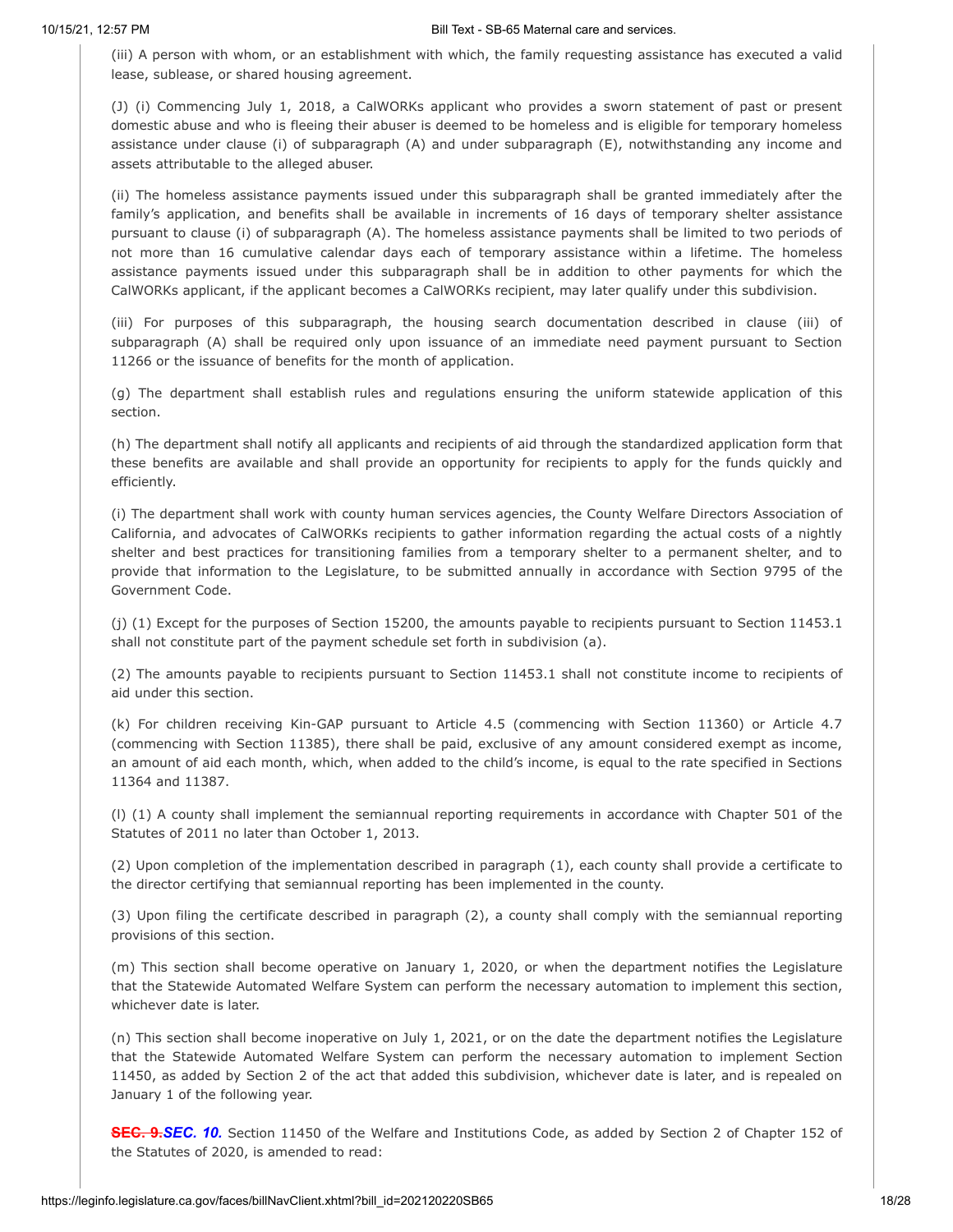**11450.** (a) (1) (A) Aid shall be paid for each needy family, which shall include all eligible brothers and sisters of each eligible applicant or recipient child and the parents of the children, but shall not include unborn children, or recipients of aid under Chapter 3 (commencing with Section 12000), qualified for aid under this chapter. In determining the amount of aid paid, and notwithstanding the minimum basic standards of adequate care specified in Section 11452, the family's income, exclusive of any amounts considered exempt as income or paid pursuant to subdivision (e) or Section 11453.1, determined for the prospective semiannual period pursuant to Sections 11265.1, 11265.2, and 11265.3, and then calculated pursuant to Section 11451.5, shall be deducted from the sum specified in the following table, as adjusted for cost-of-living increases pursuant to Section 11453 and paragraph (2). In no case shall the amount of aid paid for each month exceed the sum specified in the following table, as adjusted for cost-of-living increases pursuant to Section 11453 and paragraph (2), plus any special needs, as specified in subdivisions (c), (e), and (f):

| Number of<br>eligible needy<br>persons in<br>the same home | Maximum<br>aid |
|------------------------------------------------------------|----------------|
|                                                            | \$326          |
| 2                                                          | 535            |
| 3                                                          | 663            |
|                                                            | 788            |
| 5                                                          | 899            |
| 6                                                          | 1,010          |
| 7                                                          | 1,109          |
| 8                                                          | 1,209          |
| q                                                          | 1,306          |
| 10 or more                                                 | 1,403          |

(B) If, when, and during those times that the United States government increases or decreases its contributions in assistance of needy children in this state above or below the amount paid on July 1, 1972, the amounts specified in the above table shall be increased or decreased by an amount equal to that increase or decrease by the United States government, provided that no increase or decrease shall be subject to subsequent adjustment pursuant to Section 11453.

(2) The sums specified in paragraph (1) shall not be adjusted for cost of living for the 1990–91, 1991–92, 1992– 93, 1993–94, 1994–95, 1995–96, 1996–97, and 1997–98 fiscal years, and through October 31, 1998, nor shall that amount be included in the base for calculating any cost-of-living increases for any fiscal year thereafter. Elimination of the cost-of-living adjustment pursuant to this paragraph shall satisfy the requirements of former Section 11453.05, and no further reduction shall be made pursuant to that section.

(b) (1) If the family does not include a needy child qualified for aid under this chapter, aid shall be paid to a pregnant person as of the date of the application for aid, in the amount that would otherwise be paid to one person, as specified in subdivision (a), if the pregnant person and the child, if born, would have qualified for aid under this chapter. Verification of pregnancy shall be required as a condition of eligibility for aid under this subdivision.

(2) Paragraph (1) shall apply to a pregnant person who is 18 years of age or younger only when the Cal-Learn Program is operative.

(c) The amount of eighty-two dollars (\$82) per month shall be paid to a pregnant person qualified for aid under subdivision (a) or (b) to meet special needs resulting from pregnancy if the pregnant person and child, if born, would have qualified for aid under this chapter. Commencing January 1, 2023, and each year thereafter, that amount shall be adjusted annually to reflect any increases in the cost of living. The annual cost-of-living adjustment shall be based on the increase in the California Necessities Index for the year in which the adjustment becomes effective. County welfare departments shall refer all recipients of aid under this subdivision to a local provider of the California Special Supplemental Nutrition Program for Women, Infants, and Children. If that payment to a pregnant person qualified for aid under subdivision (a) is considered income under federal law in the first five months of pregnancy, payments under this subdivision do not apply to a person eligible under subdivision (a), except for the month in which birth is anticipated and for the three-month period immediately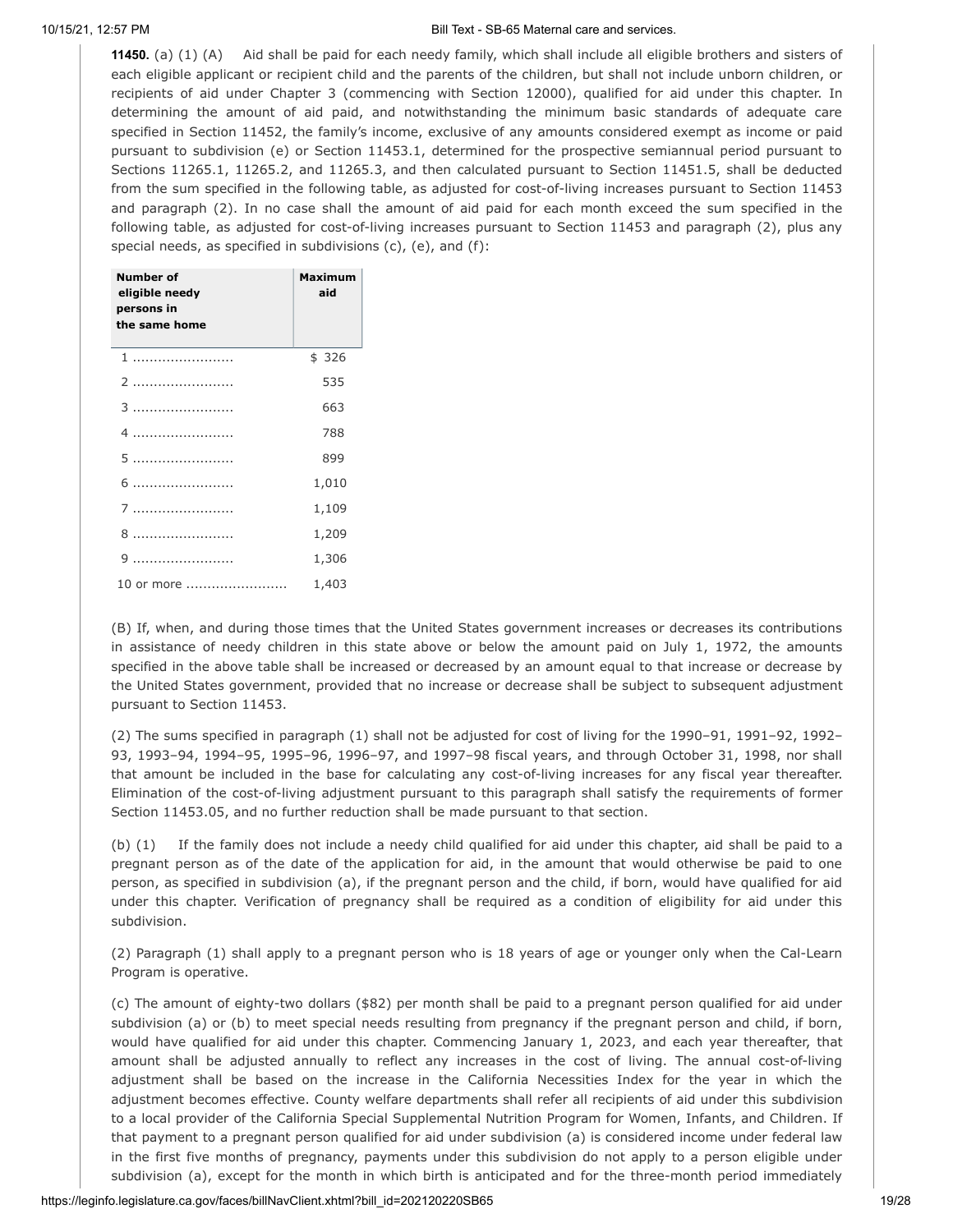prior to the month in which delivery is anticipated, if the pregnant person and child, if born, would have qualified for aid under this chapter.

(d) For children receiving AFDC-FC under this chapter, there shall be paid, exclusive of any amount considered exempt as income, an amount of aid each month that, if added to the child's income, is equal to the rate specified in Section 11460, 11461, 11462, or 11463. In addition, the child is eligible for special needs, as specified in departmental regulations.

(e) In addition to the amounts payable under subdivision (a) and former Section 11453.1, a family is entitled to receive an allowance for recurring special needs not common to a majority of recipients. These recurring special needs include, but are not limited to, special diets upon the recommendation of a physician for circumstances other than pregnancy, and unusual costs of transportation, laundry, housekeeping services, telephone, and utilities. The recurring special needs allowance for each family per month shall not exceed that amount resulting from multiplying the sum of ten dollars (\$10) by the number of recipients in the family who are eligible for assistance.

(f) (1) After a family has used all available liquid resources, both exempt and nonexempt, in excess of one hundred dollars (\$100), with the exception of funds deposited in a restricted account described in subdivision (a) of Section 11155.2, the family is also entitled to receive an allowance for nonrecurring special needs. This paragraph does not apply to the allowance for nonrecurring special needs for homeless assistance pursuant to subparagraph (A) of paragraph (3).

(2) An allowance for nonrecurring special needs shall be granted for replacement of clothing and household equipment and for emergency housing needs other than those needs addressed by subparagraph (A) of paragraph (3). These needs shall be caused by sudden and unusual circumstances beyond the control of the needy family. The department shall establish the allowance for each of the nonrecurring special needs items. The sum of all nonrecurring special needs provided by this subdivision shall not exceed six hundred dollars (\$600) per event.

(3) (A) (i) An allowance for nonrecurring special needs for homeless assistance is available to a homeless family seeking shelter when the family is eligible for aid under this chapter.

(ii) Homeless assistance for temporary shelter is also available to homeless families that are apparently eligible for aid under this chapter. Apparent eligibility exists when evidence presented by the applicant, or that is otherwise available to the county welfare department, and the information provided on the application documents indicate that there would be eligibility for aid under this chapter if the evidence and information were verified. However, an alien applicant who does not provide verification of their eligible alien status, or a person with no eligible children who does not provide medical verification of their pregnancy, is not apparently eligible for purposes of this section.

(iii) Homeless assistance for temporary shelter is also available to homeless families that would be eligible for aid under this chapter but for the fact that the only child or children in the family are in out-of-home placement pursuant to an order of the dependency court, if the family is receiving reunification services and the county determines that homeless assistance is necessary for reunification to occur.

(B) A family is considered homeless, for the purpose of this section, when the family lacks a fixed and regular nighttime residence, the family has a primary nighttime residence that is a supervised publicly or privately operated shelter designed to provide temporary living accommodations, or the family is residing in a public or private place not designed for, or ordinarily used as, a regular sleeping accommodation for human beings. A family is also considered homeless for the purpose of this section if the family has received a notice to pay rent or quit.

(4) (A) (i) A nonrecurring special needs benefit of eighty-five dollars (\$85) a day shall be available to families of up to four members for the costs of temporary shelter, subject to the requirements of this paragraph. The fifth and additional members of the family shall each receive fifteen dollars (\$15) per day, up to a daily maximum of one hundred forty-five dollars (\$145). County welfare departments may increase the daily amount available for temporary shelter as necessary to secure the additional bedspace needed by the family.

(ii) This special needs benefit shall be granted or denied the same day as the family's application for homeless assistance, and benefits shall be available for up to three working days. Upon applying for homeless assistance, the family shall provide a sworn statement that the family is homeless. If the family meets the criteria of questionable homelessness, which means that there is reason to suspect that the family has permanent housing,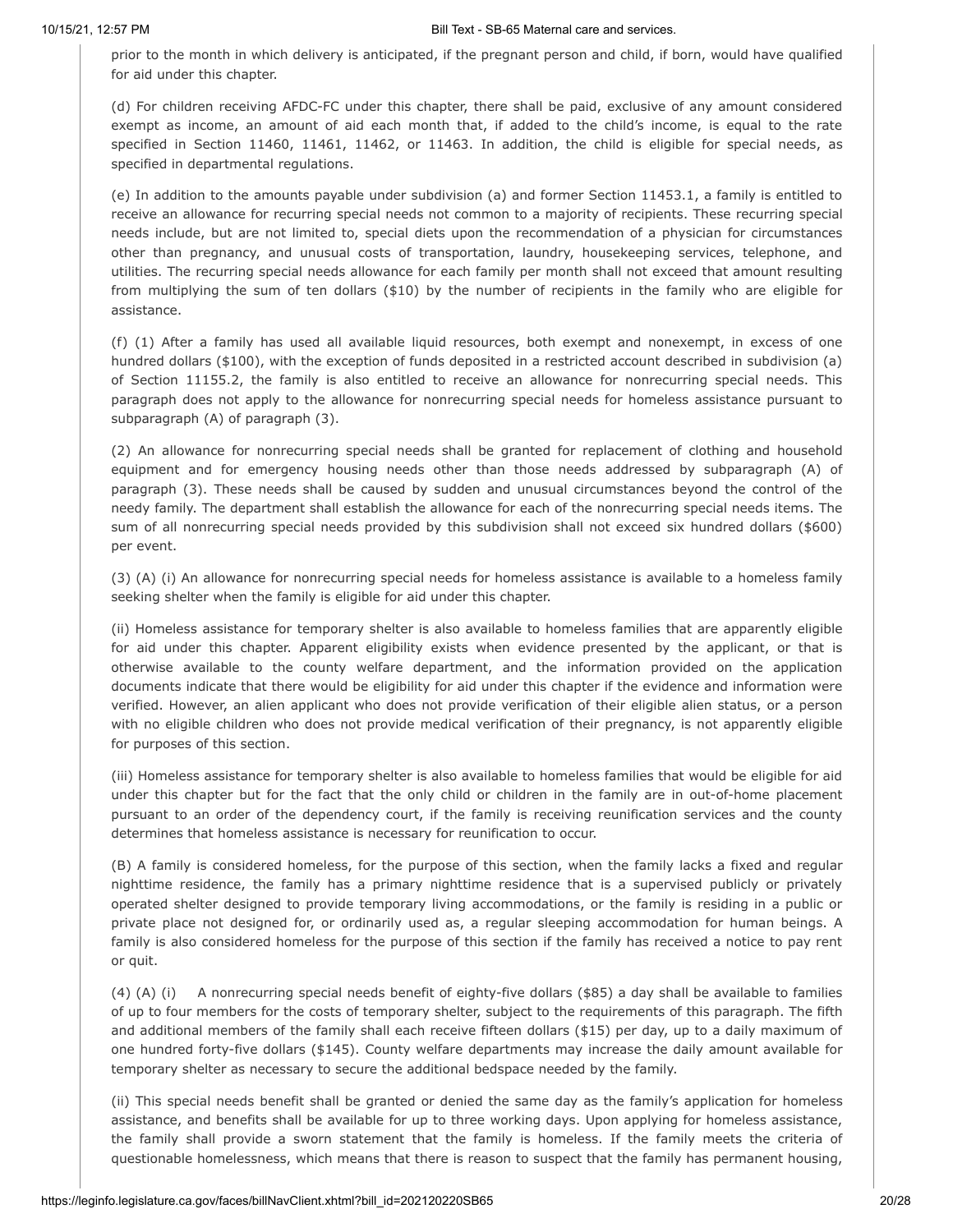the county human services agency shall refer the family to its early fraud prevention and detection unit, if the county has such a unit, for assistance in the verification of homelessness within this period.

(iii) After homelessness has been verified, the three-day limit shall be extended for a period of time that, when added to the initial benefits provided, does not exceed a total of 16 calendar days. This extension of benefits shall be done in increments of one week, and shall be based upon searching for permanent housing, which shall be documented on a housing search form, good cause, or other circumstances defined by the department. Documentation of a housing search is required for the initial extension of benefits beyond the three-day limit and on a weekly basis thereafter if the family is receiving temporary shelter benefits. Good cause shall include, but is not limited to, situations in which the county welfare department has determined that the family, to the extent it is capable, has made a good faith but unsuccessful effort to secure permanent housing while receiving temporary shelter benefits or that the family is homeless as a direct and primary result of a state or federally declared disaster.

(iv) Notwithstanding clauses (ii) and (iii), the county may waive the three-day limit and may provide benefits in increments of more than one week for a family that becomes homeless as a direct and primary result of a state or federally declared disaster.

(B) (i) A nonrecurring special needs benefit for permanent housing assistance is available to pay for last month's rent and security deposits if these payments are conditions of securing a residence, or to pay for up to two months of rent arrearages, if these payments are a reasonable condition of preventing eviction.

(ii) The last month's rent or monthly arrearage portion of the payment shall meet both of the following requirements:

(I) It shall not exceed 80 percent of the family's total monthly household income without the value of CalFresh benefits or special needs benefit for a family of that size.

(II) It shall only be made to families that have found permanent housing costing no more than 80 percent of the family's total monthly household income without the value of CalFresh benefits or special needs benefit for a family of that size.

(iii) However, if the county welfare department determines that a family intends to reside with individuals who will be sharing housing costs, the county welfare department shall, in appropriate circumstances, set aside the condition specified in subclause (II) of clause (ii).

(C) The nonrecurring special needs benefit for permanent housing assistance is also available to cover the standard costs of deposits for utilities that are necessary for the health and safety of the family.

(D) A payment for, or denial of, permanent housing assistance shall be issued no later than one working day from the time that a family presents evidence of the availability of permanent housing. If an applicant family provides evidence of the availability of permanent housing before the county welfare department has established eligibility for aid under this chapter, the county welfare department shall complete the eligibility determination so that the payment for, or denial of, permanent housing assistance is issued within one working day from the submission of evidence of the availability of permanent housing, unless the family has failed to provide all of the verification necessary to establish eligibility for aid under this chapter.

(E) (i) Except as provided in clauses (ii), (iii), and (iv), eligibility for the temporary shelter assistance and the permanent housing assistance pursuant to this paragraph is limited to the number of days allowable under subparagraph (A) for temporary shelter assistance and one payment of permanent housing assistance every 12 months. A person who applies for homeless assistance benefits shall be informed that, with certain exceptions, the temporary shelter benefit is limited to the number of days allowable under subparagraph (A) for the 12 month period.

(ii) (I) A family that becomes homeless as a direct and primary result of a state or federally declared disaster is eligible for homeless assistance.

(II) If there is a state or federally declared disaster in a county, the county human services agency shall coordinate with public and private disaster response organizations and agencies to identify and inform recipients of their eligibility for homeless assistance available pursuant to subclause (H).

(iii) (I) A family is eligible for homeless assistance if homelessness is a direct result of domestic violence by a spouse, partner, or roommate; physical or mental illness that is medically verified that shall not include a diagnosis of alcoholism, drug addiction, or psychological stress; or the uninhabitability of the former residence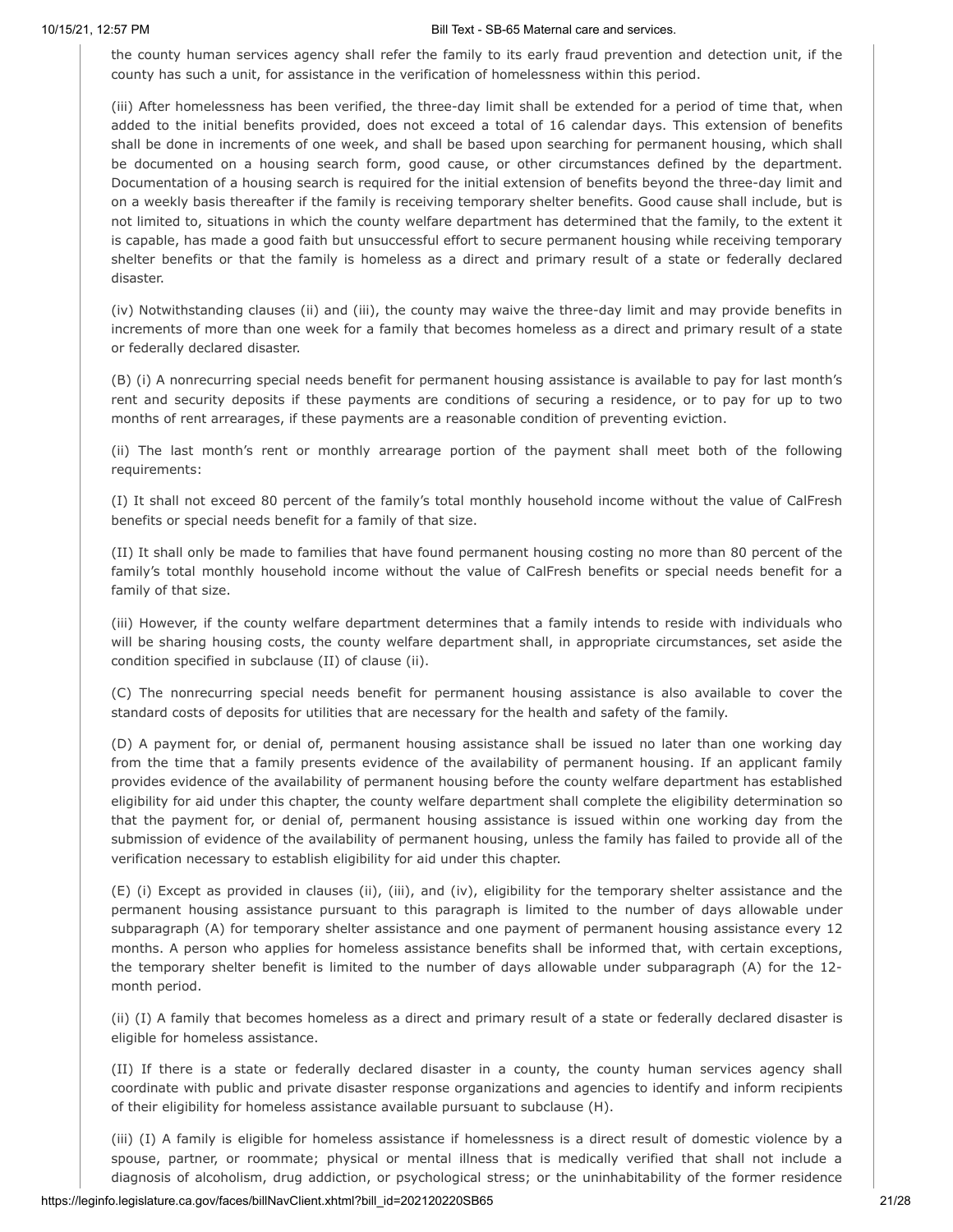caused by sudden and unusual circumstances beyond the control of the family, including natural catastrophe, fire, or condemnation. These circumstances shall be verified by a third-party governmental or private health and human services agency, except that domestic violence may also be verified by a sworn statement by the victim, as provided under Section 11495.25. Homeless assistance payments based on these specific circumstances may not be received more often than once in any 12-month period. In addition, if the domestic violence is verified by a sworn statement by the victim, the homeless assistance payments shall be limited to two periods of not more than 16 cumulative calendar days of temporary shelter assistance and two payments of permanent housing assistance. A county may require that a recipient of homeless assistance benefits who qualifies under this paragraph for a second time in a 24-month period participate in a homelessness avoidance case plan as a condition of eligibility for homeless assistance benefits. The county welfare department shall immediately inform recipients who verify domestic violence by a sworn statement of the availability of domestic violence counseling and services, and refer those recipients to services upon request.

(II) If a county requires a recipient who verifies domestic violence by a sworn statement to participate in a homelessness avoidance case plan pursuant to subclause (I) the plan shall include the provision of domestic violence services, if appropriate.

(III) If a recipient seeking homeless assistance based on domestic violence pursuant to subclause (I) has previously received homeless avoidance services based on domestic violence, the county shall review whether services were offered to the recipient and consider what additional services would assist the recipient in leaving the domestic violence situation.

(iv) A family that is eligible for temporary and permanent homeless assistance, and that includes a pregnant person, shall not be subject to the maximum benefit limits specified in clause (i). Verification of pregnancy is required as a condition of eligibility for extended aid pursuant to this clause.

(v) The county welfare department shall report necessary data to the department through a statewide homeless assistance payment indicator system, as requested by the department, regarding all recipients of aid under this paragraph.

(F) Payments to providers for temporary shelter and permanent housing and utilities shall be made on behalf of families requesting these payments.

(G) The daily amount for the temporary shelter special needs benefit for homeless assistance may be increased if authorized by the current year's Budget Act by specifying a different daily allowance and appropriating the funds therefor.

(H) A payment shall not be made pursuant to this paragraph unless the provider of housing is any of the following:

(i) A commercial establishment.

(ii) A shelter.

(iii) A person with whom, or an establishment with which, the family requesting assistance has executed a valid lease, sublease, or shared housing agreement.

(I) (i) Commencing July 1, 2018, a CalWORKs applicant who provides a sworn statement of past or present domestic abuse and who is fleeing their abuser is deemed to be homeless and is eligible for temporary shelter assistance under clause (i) of subparagraph (A) and under subparagraph (E), notwithstanding any income and assets attributable to the alleged abuser.

(ii) The homeless assistance payments issued under this subparagraph shall be granted the same day as the family's application, and benefits shall be available in increments of 16 days of temporary shelter assistance pursuant to clause (i) of subparagraph (A). The homeless assistance payments shall be limited to two periods of not more than 16 cumulative calendar days each of temporary shelter assistance within the applicant's lifetime. The second 16-day period shall continue to be available when the applicant becomes a CalWORKs recipient during the first 16-day period. The homeless assistance payments issued under this subparagraph shall be in addition to other payments for which the CalWORKs applicant, if the applicant becomes a CalWORKs recipient, may later qualify under this subdivision.

(iii) For purposes of this subparagraph, the housing search documentation described in clause (iii) of subparagraph (A) shall be required only upon issuance of an immediate need payment pursuant to Section 11266 or the issuance of benefits for the month of application.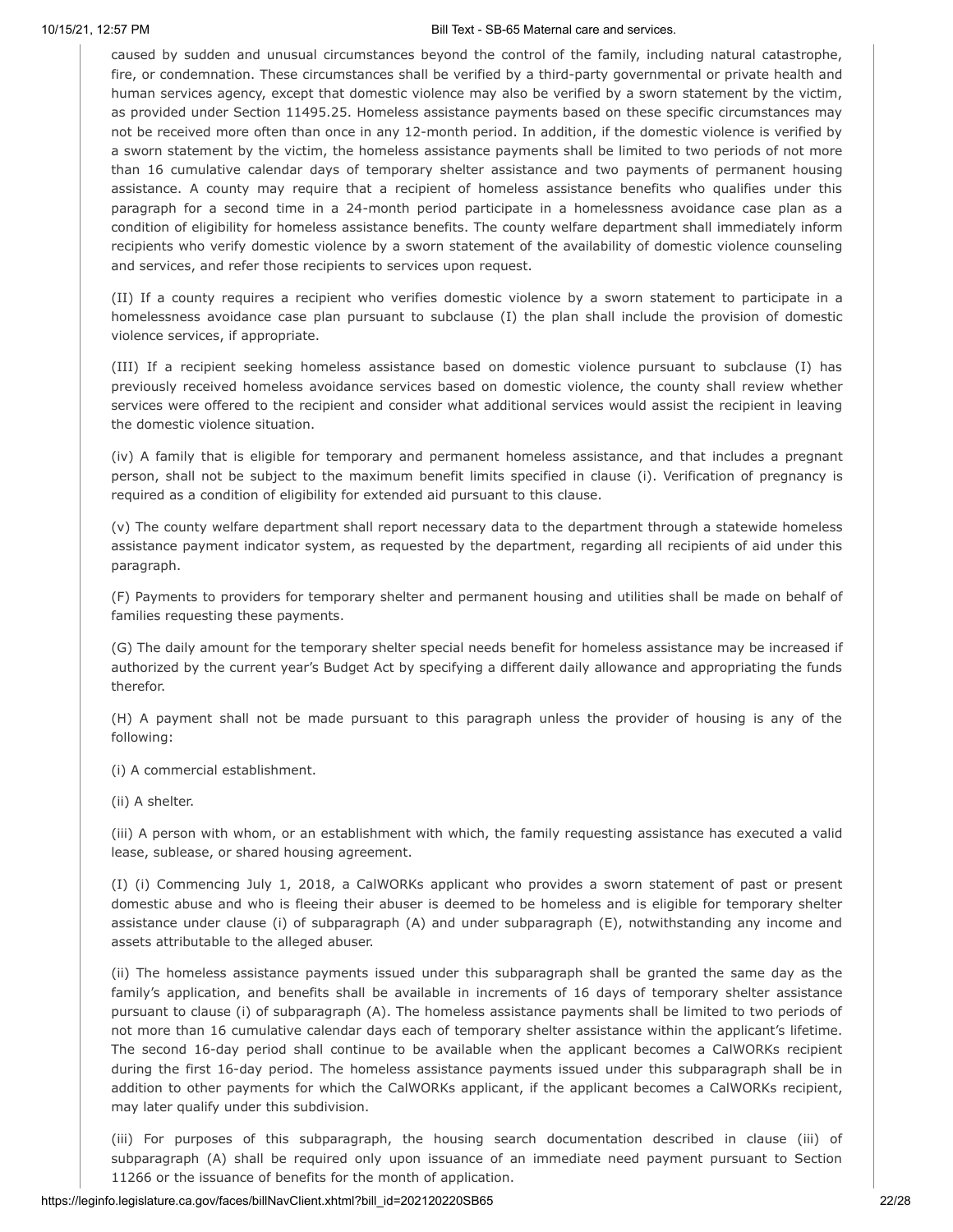(g) The department shall establish rules and regulations ensuring the uniform statewide application of this section.

(h) The department shall notify all applicants and recipients of aid through the standardized application form that these benefits are available and shall provide an opportunity for recipients to apply for the funds quickly and efficiently.

(i) The department shall work with county human services agencies, the County Welfare Directors Association of California, and advocates of CalWORKs recipients to gather information regarding the actual costs of a nightly shelter and best practices for transitioning families from a temporary shelter to permanent housing, and to provide that information to the Legislature, to be submitted annually in accordance with Section 9795 of the Government Code.

(j) (1) Except for the purposes of Section 15200, the amounts payable to recipients pursuant to Section 11453.1 shall not constitute part of the payment schedule set forth in subdivision (a).

(2) The amounts payable to recipients pursuant to Section 11453.1 shall not constitute income to recipients of aid under this section.

(k) For children receiving Kin-GAP pursuant to Article 4.5 (commencing with Section 11360) or Article 4.7 (commencing with Section 11385), there shall be paid, exclusive of any amount considered exempt as income, an amount of aid each month, which, when added to the child's income, is equal to the rate specified in Sections 11364 and 11387.

(l) (1) A county shall implement the semiannual reporting requirements in accordance with Chapter 501 of the Statutes of 2011 no later than October 1, 2013.

(2) Upon completion of the implementation described in paragraph (1), each county shall provide a certificate to the director certifying that semiannual reporting has been implemented in the county.

(3) Upon filing the certificate described in paragraph (2), a county shall comply with the semiannual reporting provisions of this section.

(m) (1) Notwithstanding the rulemaking provisions of the Administrative Procedure Act (Chapter 3.5 (commencing with Section 11340) of Part 1 of Division 3 of Title 2 of the Government Code), the State Department of Social Services may implement and administer this section by means of all-county letters or similar instructions from the department until regulations are adopted. These all-county letters or similar written instructions shall have the same force and effect as regulations until the adoption of regulations.

(2) The department shall adopt emergency regulations no later than 18 months following the completion of all necessary automation to implement this section. The department may readopt any emergency regulation authorized by this section that is the same as, or substantially equivalent to, an emergency regulation previously adopted under this section.

(3) The initial adoption of emergency regulations pursuant to this section and one readoption of emergency regulations shall be deemed an emergency and necessary for the immediate preservation of the public peace, health, safety, or general welfare. Initial emergency regulations and the one readoption of emergency regulations authorized by this section shall be exempt from review by the Office of Administrative Law. The initial emergency regulations and the one readoption of emergency regulations authorized by this section shall be submitted to the Office of Administrative Law for filing with the Secretary of State and each shall remain in effect for no more than 180 days, by which time final regulations shall be adopted.

(n) This section shall become operative on July 1, 2021, or on the date the department notifies the Legislature that the Statewide Automated Welfare System can perform the necessary automation to implement this section, whichever date is later.

(o) Notwithstanding subdivision (n), the individual changes imposed by the act adding this section that result in a cost shall become operative only if necessary funds are appropriated for these changes in the annual Budget Act or another statute for these purposes.

**SEC. 10.***SEC. 11.* Section 14005.18 of the Welfare and Institutions Code is amended to read:

**14005.18.** (a) (1) An individual is eligible, to the extent required by federal law, as though the individual was pregnant, for all pregnancy-related and postpartum services for a 60-day period beginning on the last day of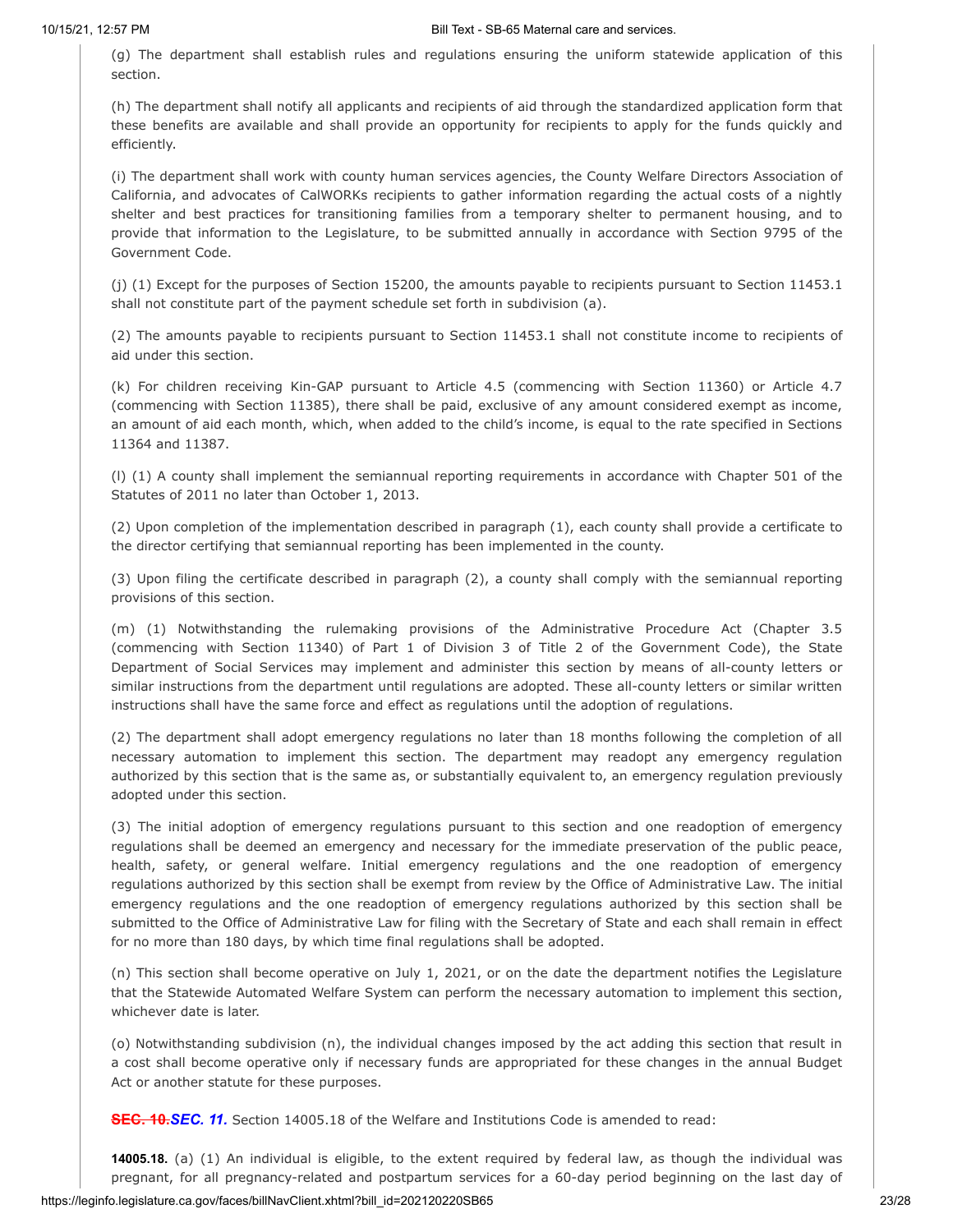pregnancy, regardless of the individual's eligibility aid code.

(2) (A) An individual described in paragraph (1) is also eligible for an additional 10-month period following the 60-day postpartum period, for a total of 12 months of continuous eligibility after the end of pregnancy.

(B) This paragraph shall be implemented only to the extent that any necessary federal approvals have been obtained and federal financial participation is available. In the first quarter of 2022, the department shall seek any necessary federal approvals to provide for implementation of this paragraph and any state plan amendments necessary under Sections 1396a(e)(16) and 1397gg(e)(1)(J) of Title 42 of the United States Code, as amended by Sections 9812 and 9822, respectively, of the federal American Rescue Plan Act of 2021 (Public Law 117-2) for services provided under this paragraph after the end of the 60-day postpartum period.

(3) For purposes of this subdivision, "postpartum services" means those services provided after childbirth, child delivery, or miscarriage.

(b) (1) Notwithstanding subdivision (a), Section 15840, the income eligibility requirements specified in Section 15832, and the annual redetermination requirements described in Section 14005.37, a pregnant individual who is receiving health care coverage under a program identified in subdivision (d) and who is diagnosed with a maternal mental health condition shall remain eligible for the Medi-Cal program under their current eligibility category for a period of one year following the last day of the individual's pregnancy if the individual complies with the requirements specified in subdivision (c) and is otherwise eligible for the Medi-Cal program.

(2) For purposes of this section, "maternal mental health condition" means a mental health condition that occurs during pregnancy or during the postpartum period and, includes, but is not limited to, postpartum depression.

(c) (1) An individual, or a designee of the individual, who seeks to extend Medi-Cal program coverage pursuant to this section shall submit to a county eligibility worker a note from that individual's treating health care provider stating that the health care provider has diagnosed the individual with a maternal mental health condition within 60 days following the last day of the individual's pregnancy.

(2) Notwithstanding paragraph (1), an individual who has had Medi-Cal coverage discontinued within the 60-day period beginning on the last day of pregnancy, but who is diagnosed with a maternal mental health condition more than 60 days following the last day of pregnancy and within the time limit described in subdivision (i) of Section 14005.37, may be reinstated to their previous Medi-Cal eligibility pursuant to subdivision (i) of Section 14005.37 by submitting a note, as described in paragraph (1), from the individual's treating health care provider within the timeframe described in that subdivision.

(d) For purposes of this section, "Medi-Cal program" refers to any of the following programs:

(1) The Medi-Cal Access Program, as described in Chapter 2 (commencing with Section 15810) of Part 3.3.

(2) The Medi-Cal program, as described in this article.

(3) The Perinatal Services Program, as described in Article 4.7 (commencing with Section 14148).

(e) This section does not limit the ability of a qualified individual to apply for and purchase a qualified health plan in Covered California pursuant to Title 22 (commencing with Section 100500) of the Government Code if the qualified individual is otherwise eligible for coverage pursuant to that title.

(f) Notwithstanding Chapter 3.5 (commencing with Section 11340) of Part 1 of Division 3 of Title 2 of the Government Code, the department may implement, interpret, or make specific this section by means of allcounty letters, provider bulletins, or similar instructions, without taking regulatory action.

(g) Implementation of this section is subject to an appropriation in the annual Budget Act for these purposes.

(h) Implementation of this section is suspended on December 31, 2021, except that if the estimates of General Fund revenues and expenditures determined pursuant to Section 12.5 of Article IV of the California Constitution that accompany the May Revision required to be released by May 14, 2021, pursuant to Section 13308 of the Government Code, contain projected annual General Fund revenues that exceed projected annual General Fund expenditures in the 2021–22 fiscal year and the 2022–23 fiscal year by the sum total of General Fund money appropriated for all programs suspended pursuant to the Budget Act of 2019 and all related trailer bill legislation implementing the provisions of the Budget Act of 2019, then the suspension shall not take effect. It is the intent of the Legislature to consider alternative solutions to restore this program, should the suspension take effect.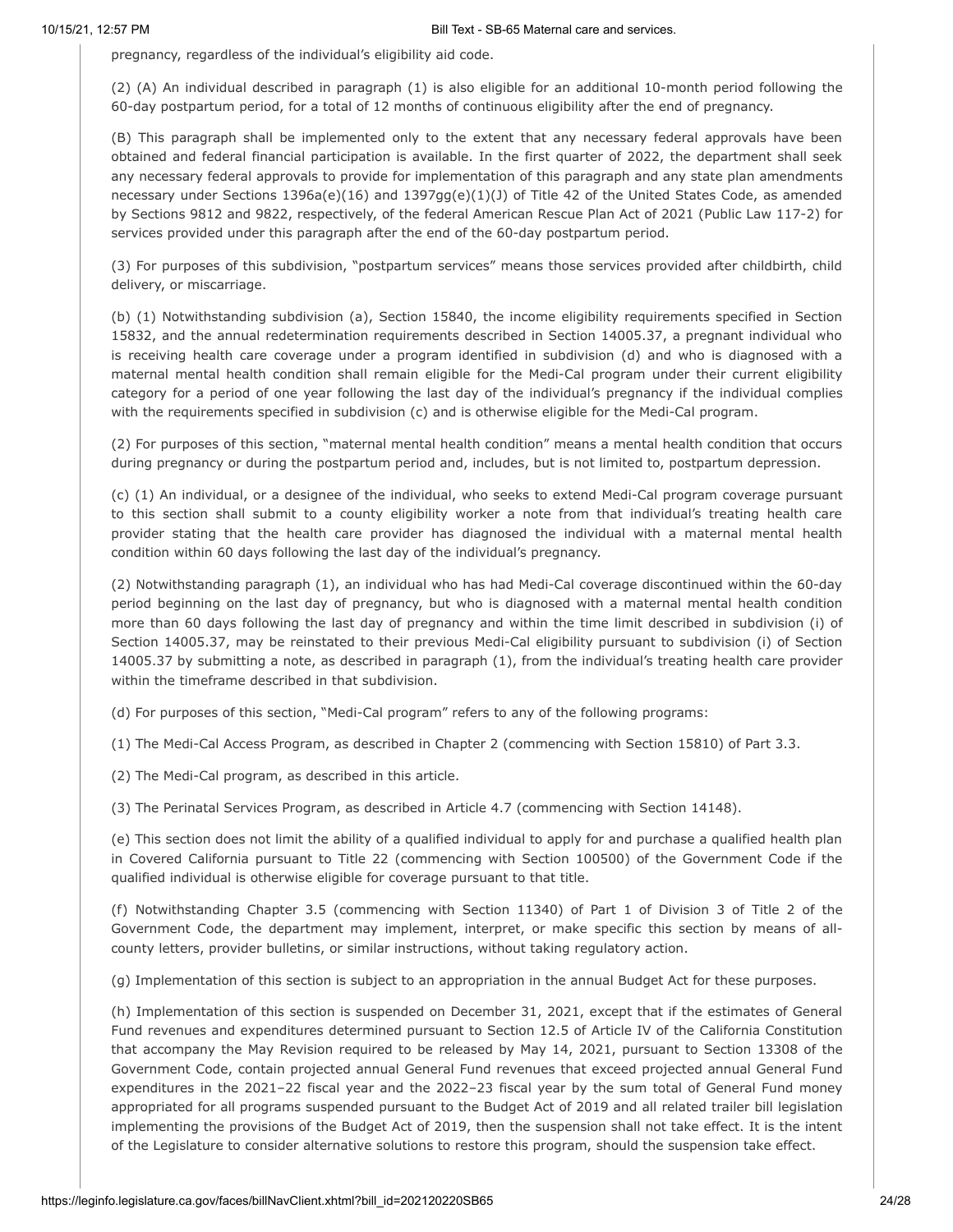(i) Implementation of subdivisions (b) to (h), inclusive, shall be suspended upon and during the implementation of subparagraph (A) of paragraph (2) of subdivision (a).

**SEC. 11.***SEC. 12.* Section 14132.24 is added to the Welfare and Institutions Code, to read:

**14132.24.** (a) The following definitions apply for purposes of this section:

(1) "Community-based doula group" means a group or collective of doulas working together that prioritizes doula access for underserved populations. The doula care that is provided by community-based doula groups often goes beyond doula services provided during the prenatal and postpartum periods to encompass a broader and more holistic vision of support for the pregnant person and their family or supporting loved ones. Many community-based doula groups draw their membership directly from the communities that they serve. This often allows community-based doula groups to offer culturally congruent care, and not simply culturally appropriate care.

(2) "Core competencies" means the foundational and essential knowledge, skills, and abilities required for doulas serving Medi-Cal beneficiaries.

(3) "Department" means the State Department of Health Care Services.

(4) "Doula" means a birth worker who provides health education, advocacy, and physical, emotional, and nonmedical support for pregnant and postpartum persons before, during, and after childbirth, otherwise known as the perinatal period. A doula provides physical, emotional, and nonmedical support during miscarriage, stillbirth, and abortion.

(5) "Full-spectrum doula care" means prenatal and postpartum doula care, continuous presence during labor and delivery, and doula support during miscarriage, stillbirth, and abortion. Doula care includes physical, emotional, and other nonmedical care.

(6) "Perinatal period" means the period including pregnancy, labor, delivery, and the postpartum period.

(7) "Postpartum" means the one-year period following the end of a pregnancy.

(b) (1) Full-spectrum doula care is a covered benefit.

(2) Any Medi-Cal beneficiary who is pregnant as of July 1, 2023, shall be entitled to full-spectrum doula care provided by a doula or a community-based doula group pursuant to this section. For a pregnancy that is carried to term, a pregnant person shall be eligible for at least four appointments during the prenatal period, continuous support during labor and delivery, and at least eight appointments during the postpartum period.

(3) Doula care shall be available to any Medi-Cal beneficiary without prior authorization or cost-sharing.

(4) (A) The department shall develop multiple payment and billing options for doula care. The department shall ensure all of the following:

(i) Any doula and community-based doula group providing services to Medi-Cal beneficiaries shall be guaranteed payment within 30 days of submitting a claim for reimbursement.

(ii) An individual doula shall be able to obtain a National Provider Identifier number and be directly reimbursed by the department. A contracting community-based doula group shall provide the department with doula salaries for purposes of this section.

(iii) A community-based doula group shall be able to obtain reimbursement for any doula working as part of their group. If a community-based doula group employs doulas on a salaried basis, the department shall determine appropriate reimbursement rates based on the salaries provided and not on a per-client or per-service basis.

(B) (i) Doulas shall be paid for full-spectrum doula care.

(ii) In setting reimbursement rates for doula care, the department and Medi-Cal managed care health plans shall take into consideration all of the following:

(I) The rate for any paid, community-based doula pilot programs serving the Medi-Cal population in the prior five years.

(II) The cost of living in the county.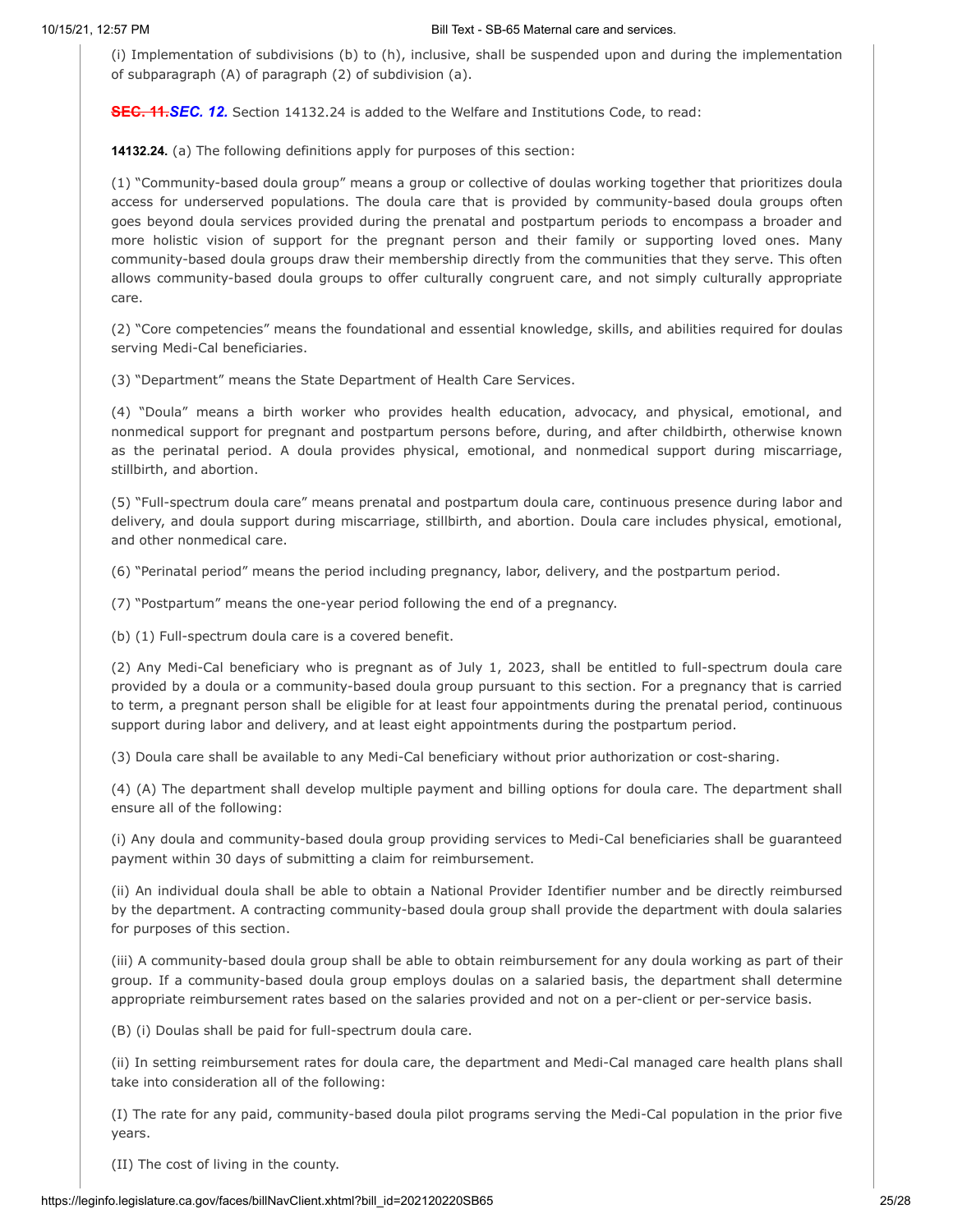(III) The sustainable living wage, as calculated in the county.

(C) Presence at a stillbirth shall be reimbursed at the same rate as presence at a labor and delivery resulting in a live birth. Postpartum services shall also be covered for a stillbirth.

(D) There shall be a separate reimbursement for presence during miscarriage or abortion.

(E) The department and Medi-Cal managed care health plans shall separately reimburse for each prenatal and postpartum appointment. There shall also be separate reimbursement for administrative costs, including travel costs.

(F) The department shall make efforts to revisit the reimbursement rate as necessary to account for inflation, cost of living adjustments, and other factors.

(5) The department shall establish a centralized registry listing any doula who is available to take on new clients.

(A) The registry shall align with existing Medi-Cal provider directory requirements.

(B) The registry shall be searchable by Medi-Cal managed care health plan, geographical area, race and ethnicity of the doula, languages spoken by the doula, and any relevant specializations, including adolescents, homeless, substance use disorder, or refugee or immigrant populations.

(6) Each Medi-Cal managed care health plan in each county shall provide information about the availability of doula care in their materials and notices on reproductive and sexual health, family planning, pregnancy, and prenatal care. A Medi-Cal managed care health plan shall inform all pregnant and postpartum enrollees at each prenatal and postpartum appointment about the availability of doula care, the benefits of doula care, that doula care is available in addition to other prenatal and postpartum care, and how to obtain a doula.

(C) The information included on the registry shall be accessible by internet website, an application on a smartphone, paper, and telephone.

(c) (1) The department shall convene a doula advisory board that shall decide on a list of core competencies required for doulas who are authorized by the department to be reimbursed under the Medi-Cal program. This board shall reconvene, as deemed necessary by the department, at regular intervals, but no less than once every five years.

(2) Core competencies shall include, at a minimum, a demonstration of competency, through training or attestation of equivalency or lived experience, in all of the following areas:

(A) Understanding of basic anatomy and physiology as related to pregnancy, the childbearing process, the postpartum period, breast milk feeding, and breast-feeding or chest-feeding.

(B) Capacity to employ different strategies for providing emotional support, education, and resources during the perinatal period.

(C) Knowledge of and ability to assist families with utilizing a wide variety of nonclinical labor coping strategies.

(D) Strategies to foster effective communication between clients, their families, support services, and health care providers.

(E) Awareness of integrative health care systems and various specialties of care that a doula can provide information for in order to address client needs beyond the scope of the doula.

(F) Knowledge of community-based, state-funded and federally funded, and clinical resources available to the client for any need outside the doula's scope of practice.

(G) Knowledge of strategies for supporting breast-feeding or chest-feeding, breast milk feeding, and lactation.

(H) Knowledge of scientifically-based disease prevention strategies for the client and child, including, but not limited to, screenings and vaccinations consistent with recommendations by the American College of Obstetricians and the Periodicity Schedule developed by the American Academy of Pediatrics and the Bright Futures initiative.

(3) At least two-thirds of the membership of the board shall be composed of practicing doulas who are providing doula care to Medi-Cal beneficiaries. At least two-thirds of the practicing doulas on the board shall be from communities experiencing the highest burden of birth disparities in the state, including doulas who are low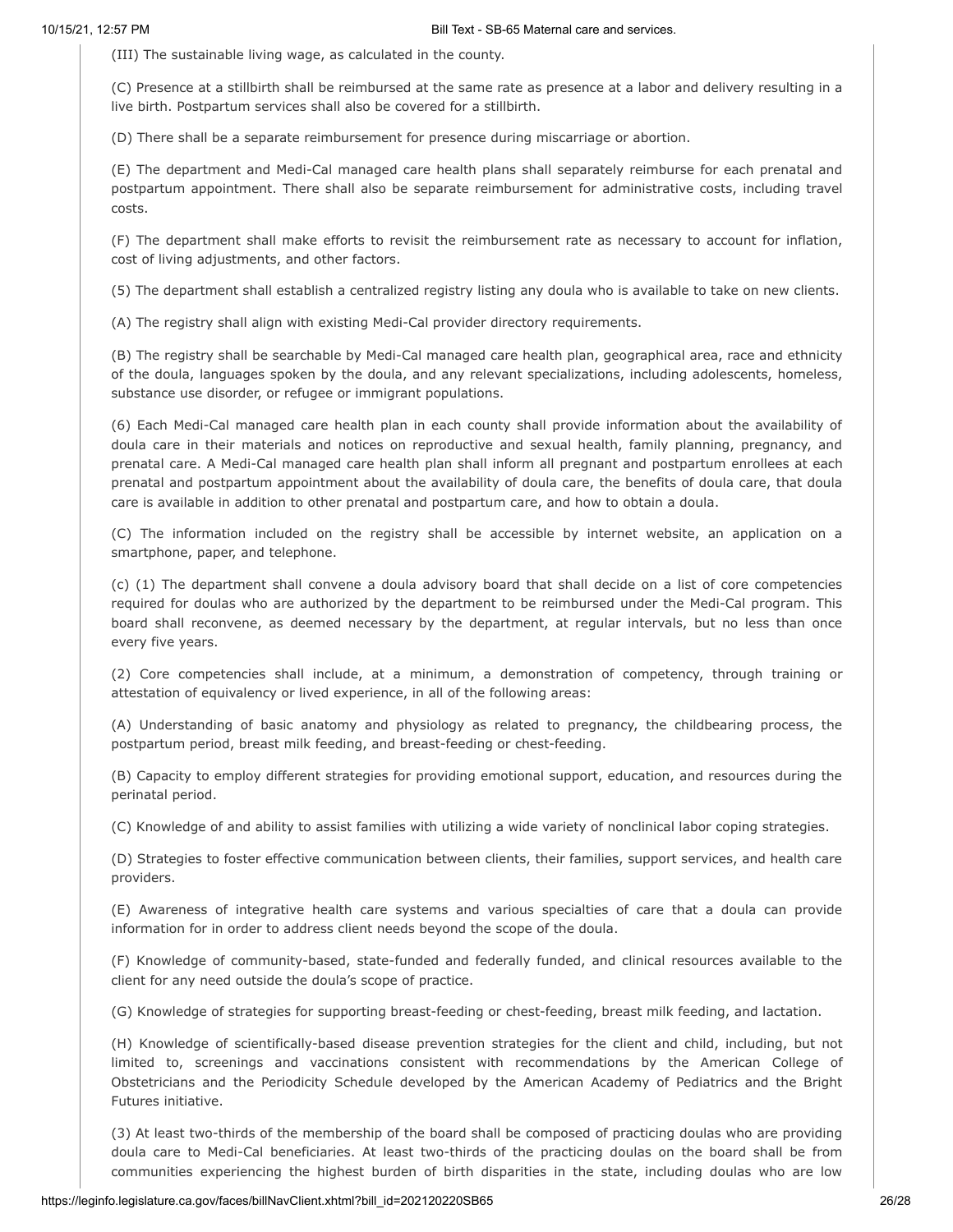income, doulas of color, doulas from and working in rural communities, and doulas who speak a language other than English. The board shall include at lease one obstetrician-gynecologist.

(4) In order to be authorized by the department to be reimbursed under the Medi-Cal program, a doula shall provide documentation that they have met the core competencies specified by the board. The board may also create alternative ways to meet the core competencies, such as by providing documentation of certification through another doula certification program that meets the required core competencies. A doula who has met the core competencies set by the board shall receive a certificate of completion.

(5) The department shall seek to work with outside entities, such as foundations or nonprofits, to make trainings available at no cost that meet the core competencies to people who wish to become doulas who are from communities experiencing the highest-burden of birth disparities in the state, including people who are low income, people of color, people from and working in rural communities, and people who speak a language other than English, who wish to become doulas. These trainings shall be available in a manner that makes them accessible to these populations.

**SEC. 12.***SEC. 13.* Section 15840 of the Welfare and Institutions Code is amended to read:

**15840.** (a) At a minimum, coverage provided pursuant to this chapter shall be provided to subscribers during one pregnancy, and until the end of the month in which the 60th day after pregnancy occurs, and to eligible children less than two years of age who were born of a pregnancy covered under this program or the Access for Infants and Mothers program under Part 6.3 (commencing with Section 12695) of Division 2 of the Insurance Code to a pregnant person enrolled in the Access for Infants and Mothers program.

(b) (1) A subscriber described in subdivision (a) is also eligible for an additional 10-month period following the 60-day postpartum period, for a total of 12 months of continuous eligibility after the end of pregnancy.

(2) This paragraph shall be implemented only to the extent that any necessary federal approvals have been obtained and federal financial participation is available. In the first quarter of 2022, the department shall seek any necessary federal approvals to provide for implementation of this paragraph and state plan amendments under Sections 1396a(e)(16) and 1397gg(e)(1)(J) of Title 42 of the United States Code as added by Section 9822 of the American Rescue Plan Act of 2021 (Public Law 117-2) for services provided under paragraph (1) after the end of the initial 60-day postpartum period.

(c) Coverage provided pursuant to this chapter shall include, at a minimum, those services required to be provided by health care service plans approved by the Secretary of Health and Human Services as a federally qualified health care service plan pursuant to Section 417.101 of Title 42 of the Code of Federal Regulations.

(d) Medically necessary prescription drugs shall be a required benefit in the coverage provided pursuant to this chapter.

(e) To the extent required pursuant to Section 15818 to comply with paragraph (1) of subdivision (b) of Section 30122 of the Revenue and Taxation Code, health education services related to tobacco use shall be a benefit in the coverage provided under this chapter.

**SEC. 13.***SEC. 14.* No appropriation made pursuant to Section 15200 of the Welfare and Institutions Code shall be made for purposes of this act.

**SEC. 14.***SEC. 15.* The Legislature finds and declares that Section 2 *3* of this act, which adds Section 123635 of the Health and Safety Code, imposes a limitation on the public's right of access to the meetings of public bodies or the writings of public officials and agencies within the meaning of Section 3 of Article I of the California Constitution. Pursuant to that constitutional provision, the Legislature makes the following findings to demonstrate the interest protected by this limitation and the need for protecting that interest:

In order to protect the confidential identity and information of persons who are the subject of, or a part of, a maternal death review, it is necessary to ensure that this confidential information is protected from the public.

**SEC. 15.***SEC. 16.* If the Commission on State Mandates determines that this act contains costs mandated by the state, reimbursement to local agencies and school districts for those costs shall be made pursuant to Part 7 (commencing with Section 17500) of Division 4 of Title 2 of the Government Code.

\_\_\_\_\_\_\_\_\_\_\_\_\_\_\_\_\_\_\_